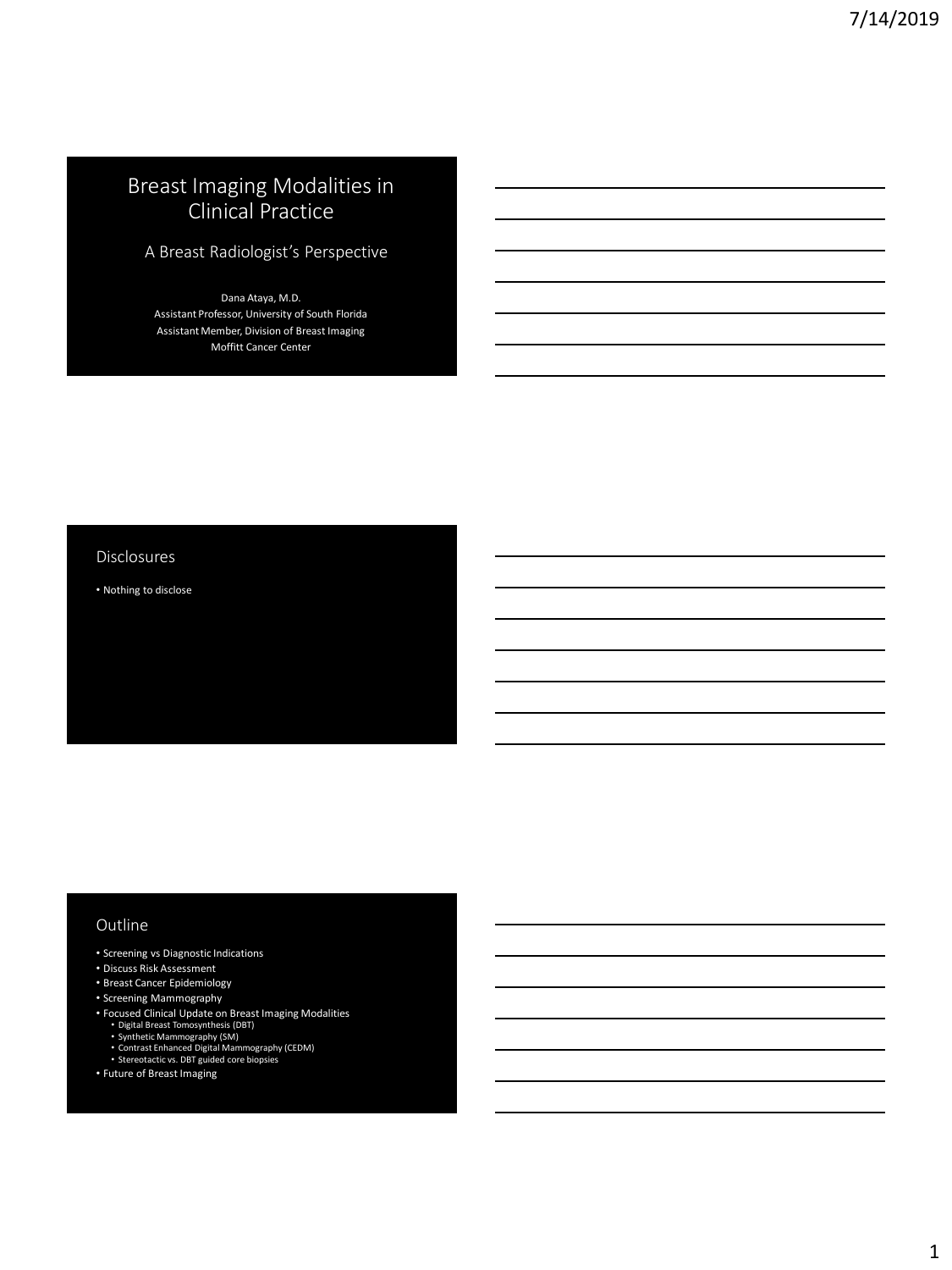

### Screening Exam

### Diagnostic Exam

• Asymptomatic



#### • Symptomatic • Abnormal screening exam

• Follow up of a BI-RADS 3 finding



How does a patient's risk of developing breast cancer influence the recommendation for screening?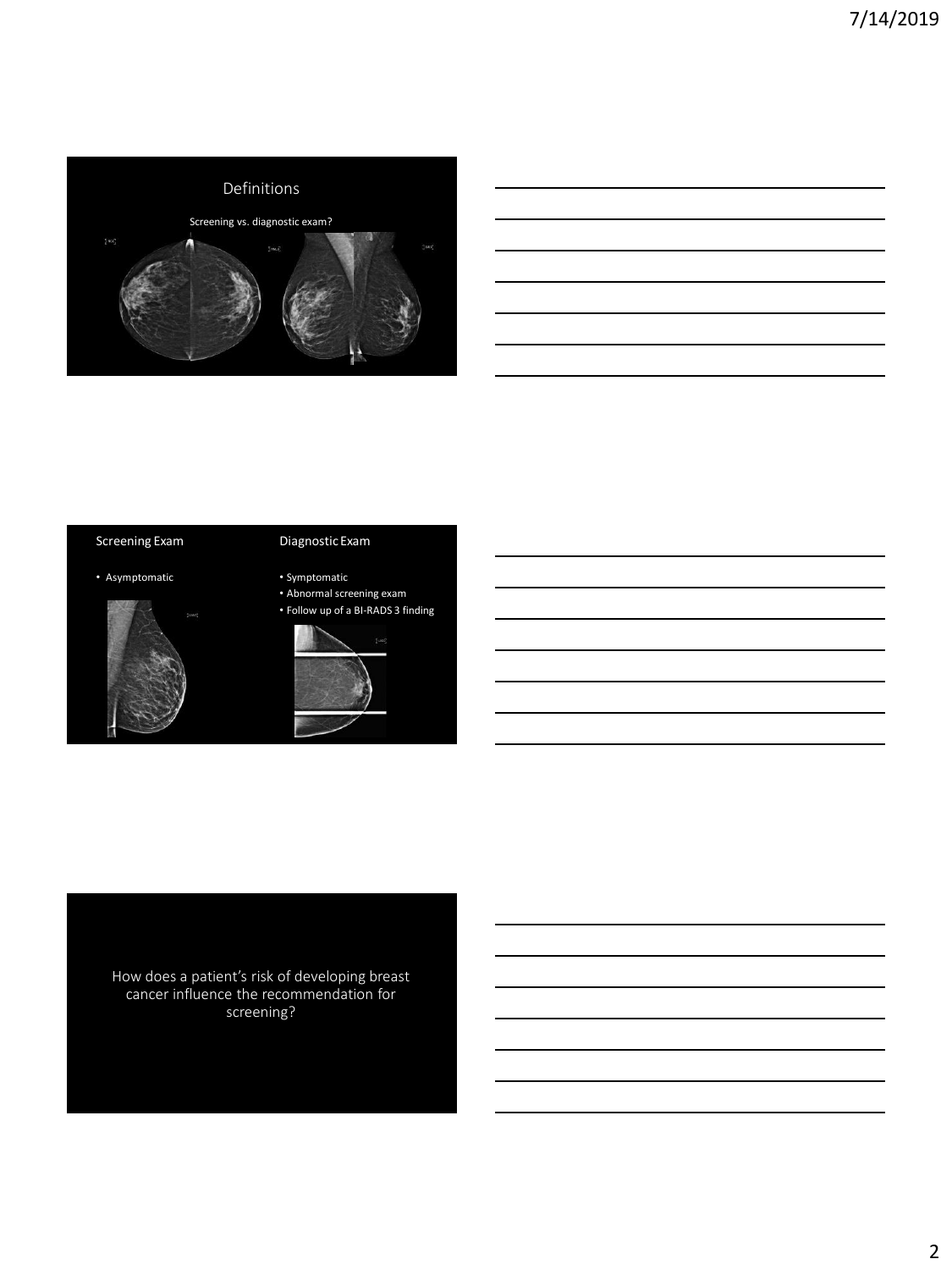Average risk women: annual mammography

High risk women: annual mammography **AND annual breast MRI** recommended

### High Risk is defined as those with a:

- Lifetime risk (LTR) of developing breast cancer ≥ 20-25%
- Disease-causing genetic mutation(s) (e.g. BRCA, p53, PTEN, STK11)
- First-degree relative with a known disease-causing mutation (but who are themselves untested)
- History of prior chest radiation therapy before age 30
- Hereditary or genetic syndrome associated with an increased risk for developing breast cancer (Li-Fraumeni, Cowden, or Bannayan-Riley-Ruvalcaba Syndromes)
- Personal history (pHx) of breast cancer and dense breast tissue and/or those with a pHx of breast cancer diagnosed before the age of 50

How is breast cancer risk assessed?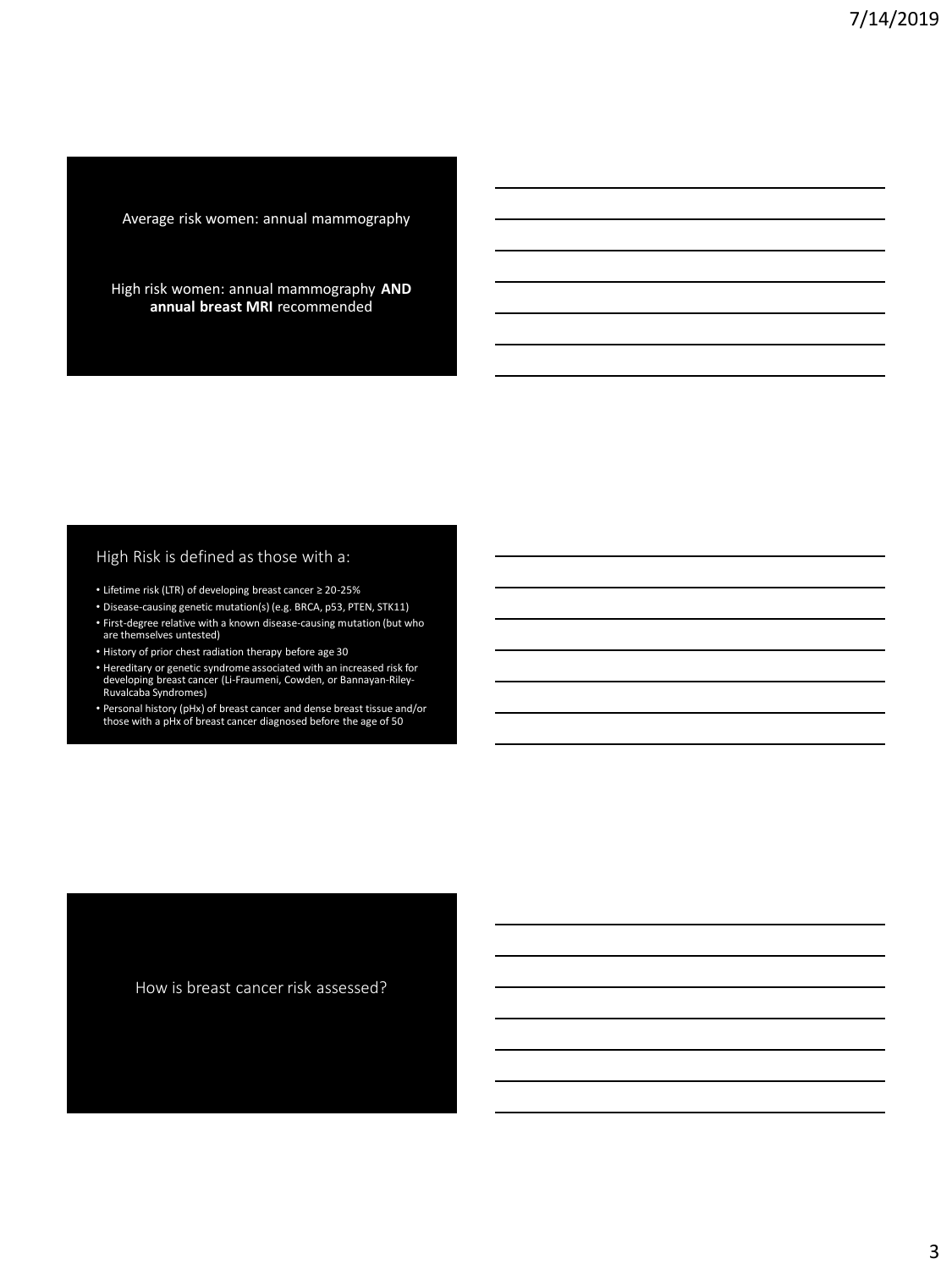## Risk Assessment Models

- Statistical models that combine known major risk factors • Predict:
	- Risk of developing invasive breast cancer Risk of pathogenic mutation
	-
	- Both
- Stratify pts into risk categories to personalize screening and surveillance plans

#### How are the models used?

To identify women who:

- Meet criteria for high-risk screening breast MRI
- May carry a pathogenic mutation and benefit from genetic risk assessment
- May benefit from risk-reducing medications

#### Breast Cancer

• Approximately 12 % of women (1/8) will be diagnosed with breast cancer at some point during their lifetime

• Second leading cause of cancer death among women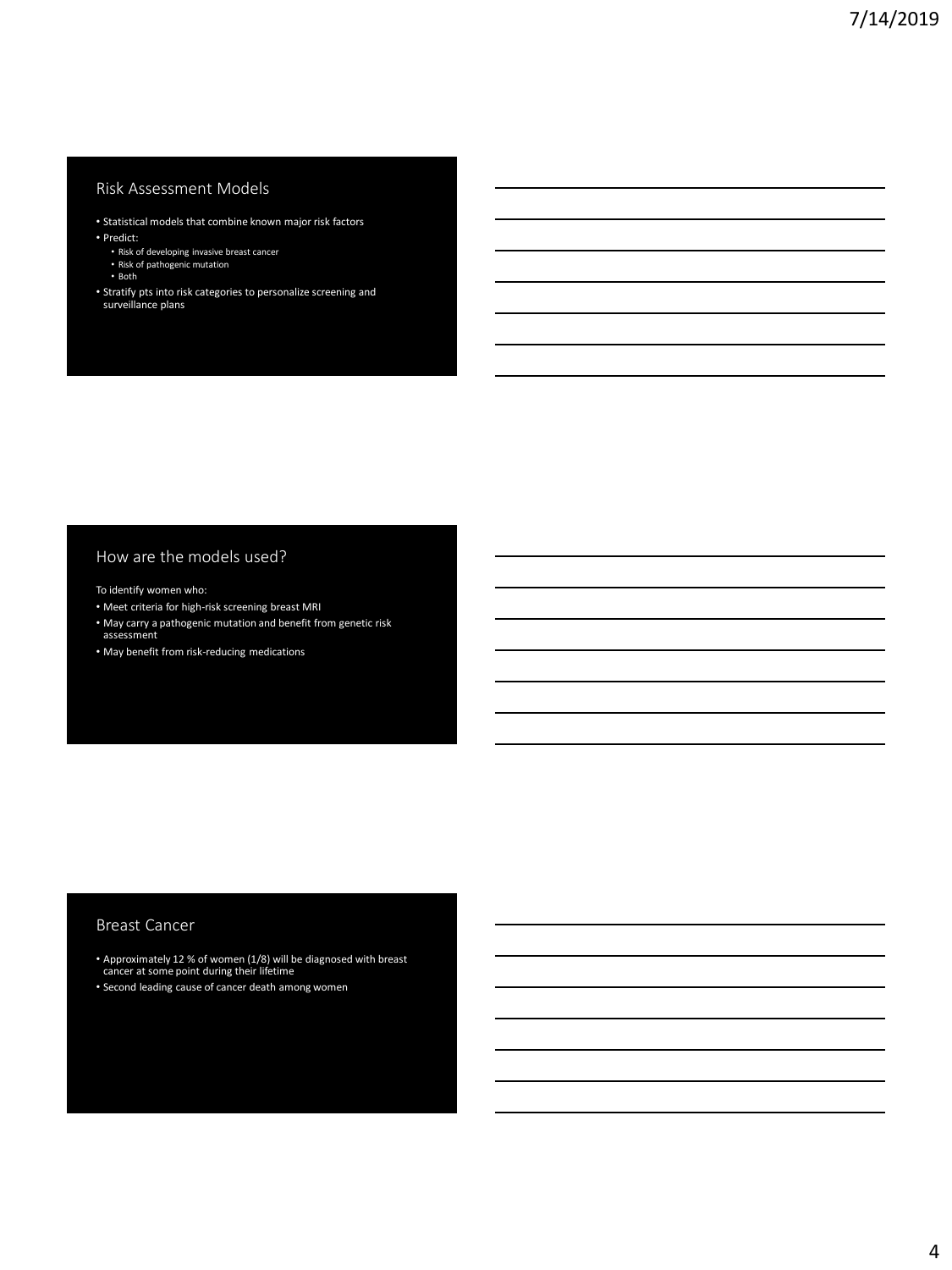

|                                                             |  | ____ |
|-------------------------------------------------------------|--|------|
|                                                             |  |      |
|                                                             |  |      |
|                                                             |  |      |
| <u> 1989 - Johann Stoff, amerikansk politiker (d. 1989)</u> |  |      |
|                                                             |  |      |

# Screening Mammography

- Multiple randomized control trials (RCTs) since the 1960s
- Mortality reduction 25-30% • Smaller and more node-negative tumors

|                        |     | Odds ratio |     |     |
|------------------------|-----|------------|-----|-----|
| 0.0                    | 0.5 | 1.0        | 1.5 | 2.0 |
| All Trials             |     |            |     |     |
| Edinburgh (10 yrs.)    |     |            |     |     |
| Gothenberg (7 yrs.)    |     |            |     |     |
| Stockholm (8 yrs.)     |     |            |     |     |
| Malmo (12 yrs.)        |     |            |     |     |
| Ostergotland (12 vrs.) |     |            |     |     |
| Kopparberg (12 vrs.)   |     |            |     |     |
| HIP (10 yrs.)          |     |            |     |     |

| Mammography RCT Data                   |                 |                |                                         |                      |              |                       |                                             |
|----------------------------------------|-----------------|----------------|-----------------------------------------|----------------------|--------------|-----------------------|---------------------------------------------|
| Trial (year)                           | Age at<br>Entry | # of<br>views  | <b>Frequency of</b><br>Mammography (mo) | <b>Rounds</b><br>(n) | F/U<br>(vrs) | <b>RR</b><br>(95% CI) | <b>Mortality</b><br><b>Reduction</b><br>(%) |
| HIP trial (1963-1969)                  | $40 - 64$       | $\overline{2}$ | 12                                      | $\Delta$             | 18           | $0.78(0.61 - 0.97)$   | 22                                          |
| Malmo, Sweden<br>$(1976 - 1986)$       | 46-69           | $1-2$          | $18 - 24$                               | 5                    | 20           | $0.78(0.65 - 0.95)$   | 22                                          |
| Two-County Swedish<br>$(1979-1988)$    | 40-74           | $\overline{1}$ | $23 - 33$                               | $\overline{a}$       | 30           | $0.68(0.54 - 0.80)$   | 32                                          |
| Edinburgh, Scotland<br>$(1979 - 1988)$ | 45-64           | $1 - 2$        | 24                                      | 4                    | 14           | $0.78(0.62 - 0.97)$   | 22                                          |
| Stockholm, Sweden<br>$(1981 - 1988)$   | $40 - 64$       | $\overline{1}$ | 28                                      | $\overline{z}$       | 16           | $0.90(0.63 - 1.28)$   | 10                                          |
| Gothenburg, Sweden<br>$(1982 - 1988)$  | 40-59           | $\overline{ }$ | 18                                      | 4                    | 14           | $0.79(0.58 - 1.08)$   | 21                                          |
| <b>UK Age trial</b><br>$(1991 - 2005)$ | 39-41           | $1 - 2$        | 12                                      | $\mathbf{R}$         | 10           | $0.83(0.66 - 1.04)$   | 17                                          |

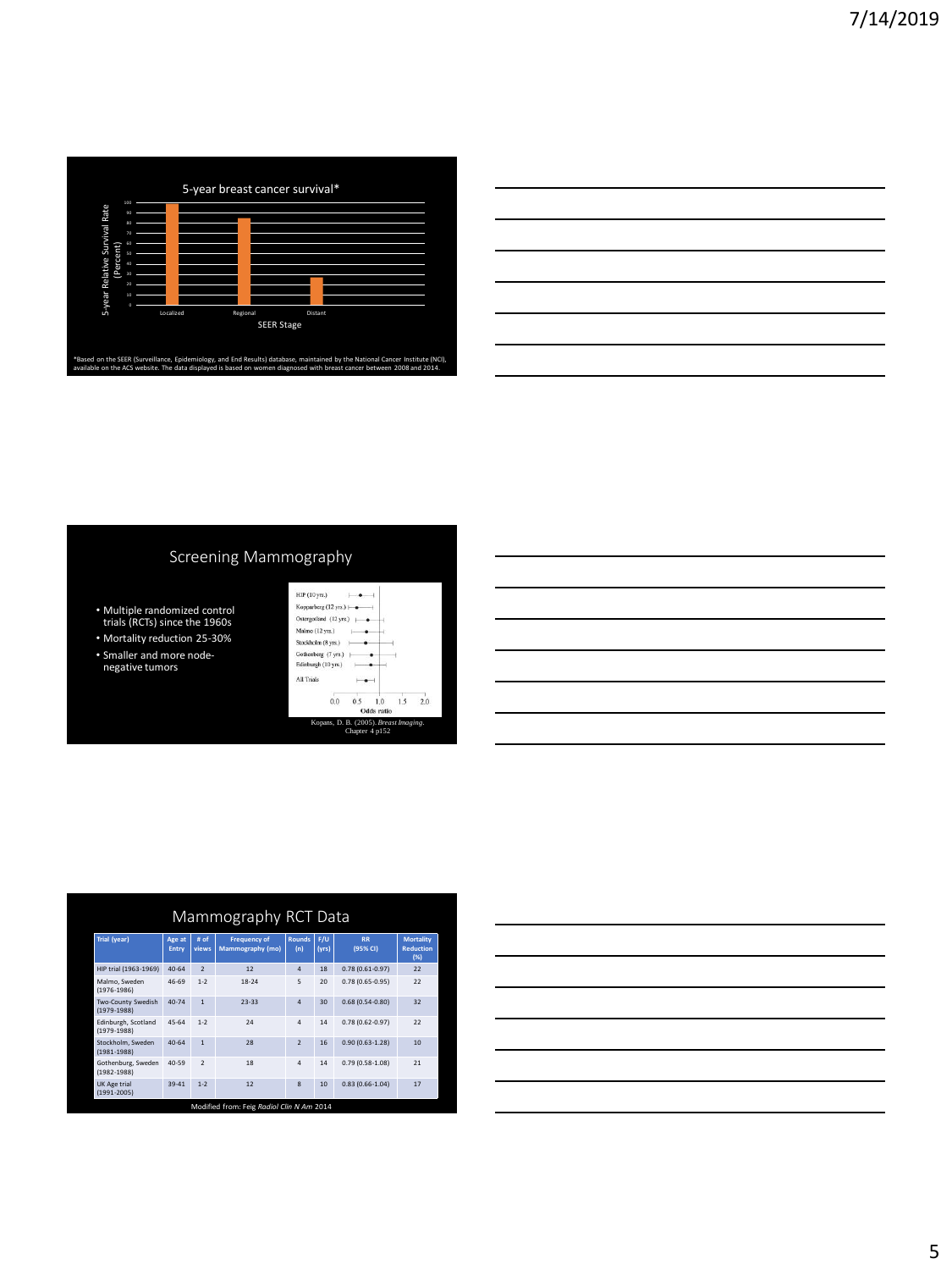

# Challenges with Mammography

- Heterogeneity of a normal mammogram
- FFDM is limited • Overlapping tissue can simulate disease • Overlapping tissue can obscure cancers

# Digital Breast Tomosynthesis (DBT)

- X-ray tube moves in an arc
- Multiple low dose projection images obtained
- Mathematical reconstruction of imaging planes from a set of projection images obtained through a limited angle



Figure: Peppard HR et al. RadioGraphics 2015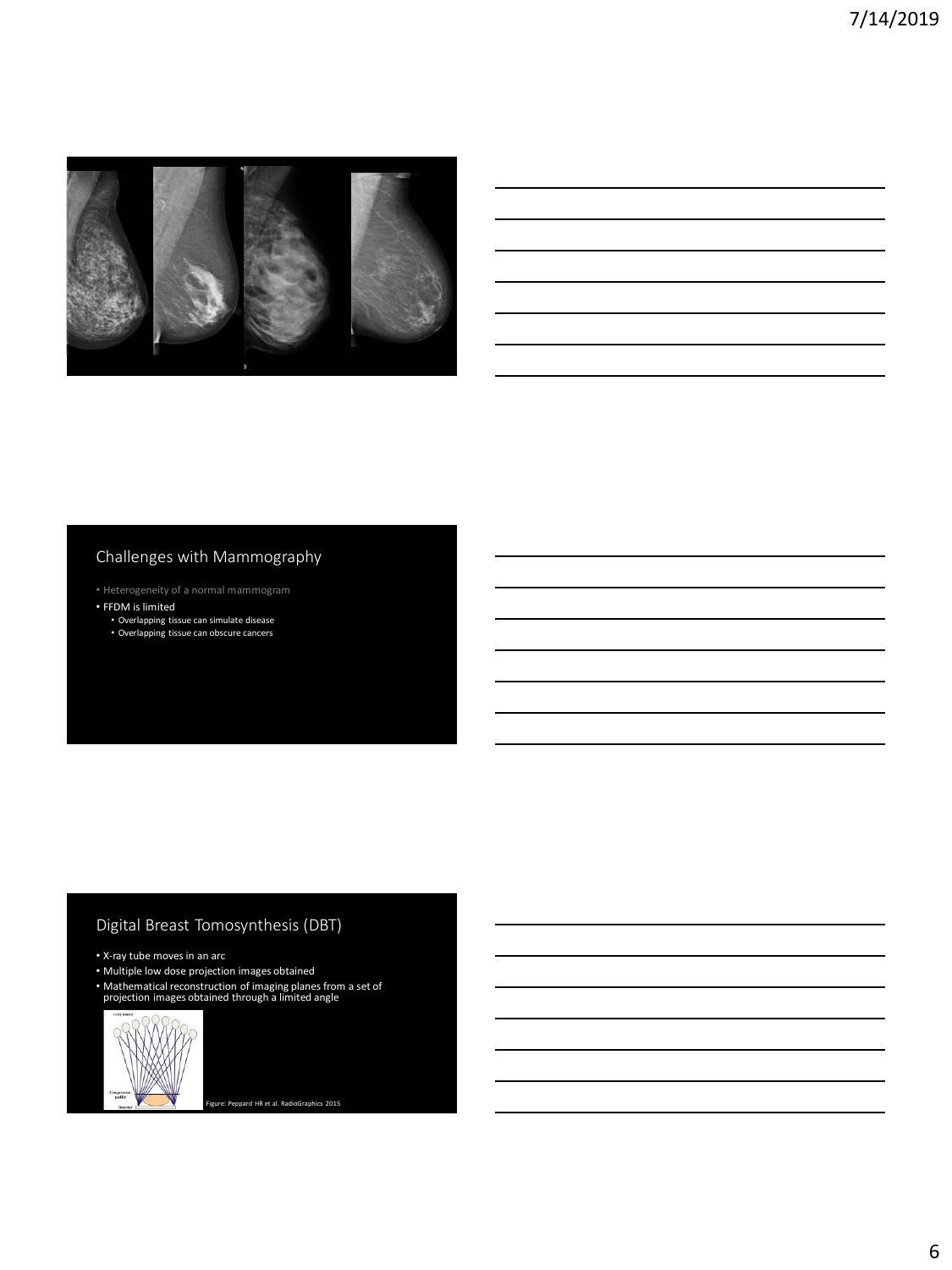| Parameter                                                                                                                                                                                                                                                                                                                                                              | Hologic Selenia<br><b>Dimensions</b> | <b>GE</b><br>SenoClaire                                     | Siemens<br>Mammomar | Fujifilm<br>Aspire                           | <b>GE</b><br>Senographe           |
|------------------------------------------------------------------------------------------------------------------------------------------------------------------------------------------------------------------------------------------------------------------------------------------------------------------------------------------------------------------------|--------------------------------------|-------------------------------------------------------------|---------------------|----------------------------------------------|-----------------------------------|
| X-ray tube                                                                                                                                                                                                                                                                                                                                                             |                                      |                                                             |                     |                                              |                                   |
| Anode target                                                                                                                                                                                                                                                                                                                                                           | W                                    | Mo/Rh                                                       | W                   | W                                            | Mo/Rh                             |
| Filter®                                                                                                                                                                                                                                                                                                                                                                | Al (700 um)                          | Mo (30 um)/Rh Rh (50 um)<br>$(25 \text{ }\mu\text{m})$      |                     | Al (700 um)/Rh                               | $Mo(30 \text{ um})$<br>Rh (30 um) |
| Tube motion                                                                                                                                                                                                                                                                                                                                                            | Continuous                           | Step and shoot                                              | Continuous          | Continuous                                   | Step and shoot                    |
| Flat-panel detector                                                                                                                                                                                                                                                                                                                                                    |                                      |                                                             |                     |                                              |                                   |
| Detector                                                                                                                                                                                                                                                                                                                                                               |                                      | Amorphous Se Amorphous Si/ Amorphous Se Amorphous Se<br>CsI |                     |                                              | Amorphous Si/<br>CsI              |
| Pixel size (um)                                                                                                                                                                                                                                                                                                                                                        | $140(2 \times 2)$<br>binned)         | 100                                                         | 85                  | 150 (ST binned<br>$2 \times 1$ , 100<br>(HR) | 100                               |
| Grid                                                                                                                                                                                                                                                                                                                                                                   | No                                   | Yes                                                         | No                  | No                                           | Yes                               |
| Acquisition                                                                                                                                                                                                                                                                                                                                                            |                                      |                                                             |                     |                                              |                                   |
| Tube motion                                                                                                                                                                                                                                                                                                                                                            | Continuous                           | Step and shoot                                              | Continuous          | Continuous                                   | Step and shoot                    |
| Sweep angle (degrees)                                                                                                                                                                                                                                                                                                                                                  | 15                                   | 25                                                          | 50                  | 15 (ST), 40 (HR) 25                          |                                   |
| No. of projections                                                                                                                                                                                                                                                                                                                                                     | 15                                   | q                                                           | 25                  | 15                                           | 9                                 |
| Scanning time (sec)                                                                                                                                                                                                                                                                                                                                                    | 3.7                                  | 10                                                          | 25                  | 9 (HR), 7 (ST)                               | z                                 |
| Reconstruction algorithm                                                                                                                                                                                                                                                                                                                                               | <b>FRP</b>                           | FBP/ASiR                                                    | <b>FBP</b>          | <b>FRP</b>                                   | FBP/ASiR                          |
| Note.—Al = aluminum, ASiR = adaptive statistical iterative reconstruction, CsI = cesium iodide, FBP = filtered<br>back projection, HR = high resolution, Rh = rhodium, Mo = molybdenum, Se = selenium, Si = silicone, ST =<br>standard mode, $W =$ tungsten.<br>* Some systems use combinations of targets and filters that are specific to DBT and not used for FFDM. |                                      |                                                             |                     |                                              |                                   |

| <u> 1989 - Johann Barn, mars ann an t-Amhainn an t-Amhainn an t-Amhainn an t-Amhainn an t-Amhainn an t-Amhainn an </u> |  |                                                                                                                                                                                                                                      |  |
|------------------------------------------------------------------------------------------------------------------------|--|--------------------------------------------------------------------------------------------------------------------------------------------------------------------------------------------------------------------------------------|--|
| <u> 1989 - Johann Barn, mars ann an t-Amhain ann an t-Amhain ann an t-Amhain ann an t-Amhain ann an t-Amhain ann a</u> |  |                                                                                                                                                                                                                                      |  |
|                                                                                                                        |  |                                                                                                                                                                                                                                      |  |
| <u> 1989 - Johann Barn, mars ann an t-Amhainn an t-Amhainn an t-Amhainn an t-Amhainn an t-Amhainn an t-Amhainn an </u> |  |                                                                                                                                                                                                                                      |  |
|                                                                                                                        |  | <u> The Common School Common School Common School Common School Common School Common School Common School Common School Common School Common School Common School Common School Common School Common School Common School Common</u> |  |
|                                                                                                                        |  | ________                                                                                                                                                                                                                             |  |
|                                                                                                                        |  |                                                                                                                                                                                                                                      |  |
|                                                                                                                        |  |                                                                                                                                                                                                                                      |  |

| <b>DBT Screening Studies</b> |         |                                            |                   |                                               |                                                                  |  |  |
|------------------------------|---------|--------------------------------------------|-------------------|-----------------------------------------------|------------------------------------------------------------------|--|--|
| Author                       | Vendor  | <b>Volumes</b> (n)                         | <b>Study Type</b> | DM vs. DBT                                    |                                                                  |  |  |
| (year)                       |         |                                            |                   | Recall Rate<br>%                              | <b>Cancer Detection Rate</b><br>(per 1000)                       |  |  |
| Skaane<br>(2013)             | Hologic | 12,631 multi<br>reads                      | Prospective       | 6.1 to 5.3%<br>15% reduction                  | 6.1 to 8.0<br>27% increase<br>(p<0.001)                          |  |  |
| Ciatto<br>(2013)             | Hologic | 7292 DM<br>then DRT                        | Prospective       | 4.5 to 3.5 %<br>17.2% "conditional" reduction | 5.3 to 8.1/1000<br>(cancers overall not by pt)<br>52.8% increase |  |  |
| Friedewald<br>(2014)         | Hologic | 454.850<br>-DBT: 173.663<br>$-DM: 281,187$ | Retrospective     | 10.7 to 9.1%<br>15% reduction<br>(p<0.0001)   | $4.2 \text{ to } 5.4$<br>(p<0.001)                               |  |  |
| Greenberg<br>(2014)          | Hologic | 59.617<br>-DBT: 20.943<br>-DM: 38.674      | Retrospective     | 16.2 to 13.6%<br>16% reduction<br>(p<0.001)   | 4.9 to 6.6<br>$(p=0.035)$                                        |  |  |
| Lourenco<br>(2015)           | Hologic | 25.299<br>-DBT: 12.921<br>-DM: 12,577      | Retrospective     | 9.3 to 6.4%<br>31% reduction<br>(p<0.00001)   | 5.4 to 4.6<br>$(p=0.44)$                                         |  |  |

| <u> 1989 - Johann Stoff, deutscher Stoff, der Stoff, der Stoff, der Stoff, der Stoff, der Stoff, der Stoff, der S</u>  |  |  |
|------------------------------------------------------------------------------------------------------------------------|--|--|
| <u> 1989 - Johann Stoff, deutscher Stoff, der Stoff, der Stoff, der Stoff, der Stoff, der Stoff, der Stoff, der S</u>  |  |  |
| <u> 1989 - Johann Stoff, deutscher Stoffen und der Stoffen und der Stoffen und der Stoffen und der Stoffen und der</u> |  |  |
| <u> 1989 - Johann Stoff, amerikansk politiker (d. 1989)</u>                                                            |  |  |
| <u> 1989 - Johann Stoff, deutscher Stoff, der Stoff, der Stoff, der Stoff, der Stoff, der Stoff, der Stoff, der S</u>  |  |  |
| <u> 1989 - Johann Stoff, deutscher Stoffen und der Stoffen und der Stoffen und der Stoffen und der Stoffen und d</u>   |  |  |
|                                                                                                                        |  |  |

| <b>DBT Screening Studies</b> |         |                                          |                   |                         |        |                                            |     |
|------------------------------|---------|------------------------------------------|-------------------|-------------------------|--------|--------------------------------------------|-----|
| Author                       | Vendor  | Volumes (n)                              | <b>Study Type</b> |                         |        | DM vs. DBT                                 |     |
| (year)                       |         |                                          |                   | <b>Recall Rate</b><br>% |        | <b>Cancer Detection Rate</b><br>(per 1000) |     |
| Skaane<br>(2013)             | Hologic | 12,631 multi<br>reads                    | Prospective       |                         |        | 6.1<br>27                                  |     |
| Ciatto<br>(2013)             | Hologic | 7292 DM<br>then DRT                      | Prospective       | 17.2% "c                | uction | cancers<br>52                              | pt) |
| Friedewald<br>(2014)         | Hologic | 454,850<br>-DBT: 173,663<br>-DM: 281.187 | Retrospective     |                         |        |                                            |     |
| Greenberg<br>(2014)          | Hologic | 59.617<br>-DBT: 20,943<br>-DM: 38.674    | Retrospective     |                         |        |                                            |     |
| Lourenco<br>(2015)           | Hologic | 25.299<br>-DBT: 12,921<br>-DM: 12.577    | Retrospective     | 31%<br>(p<0)            |        |                                            |     |

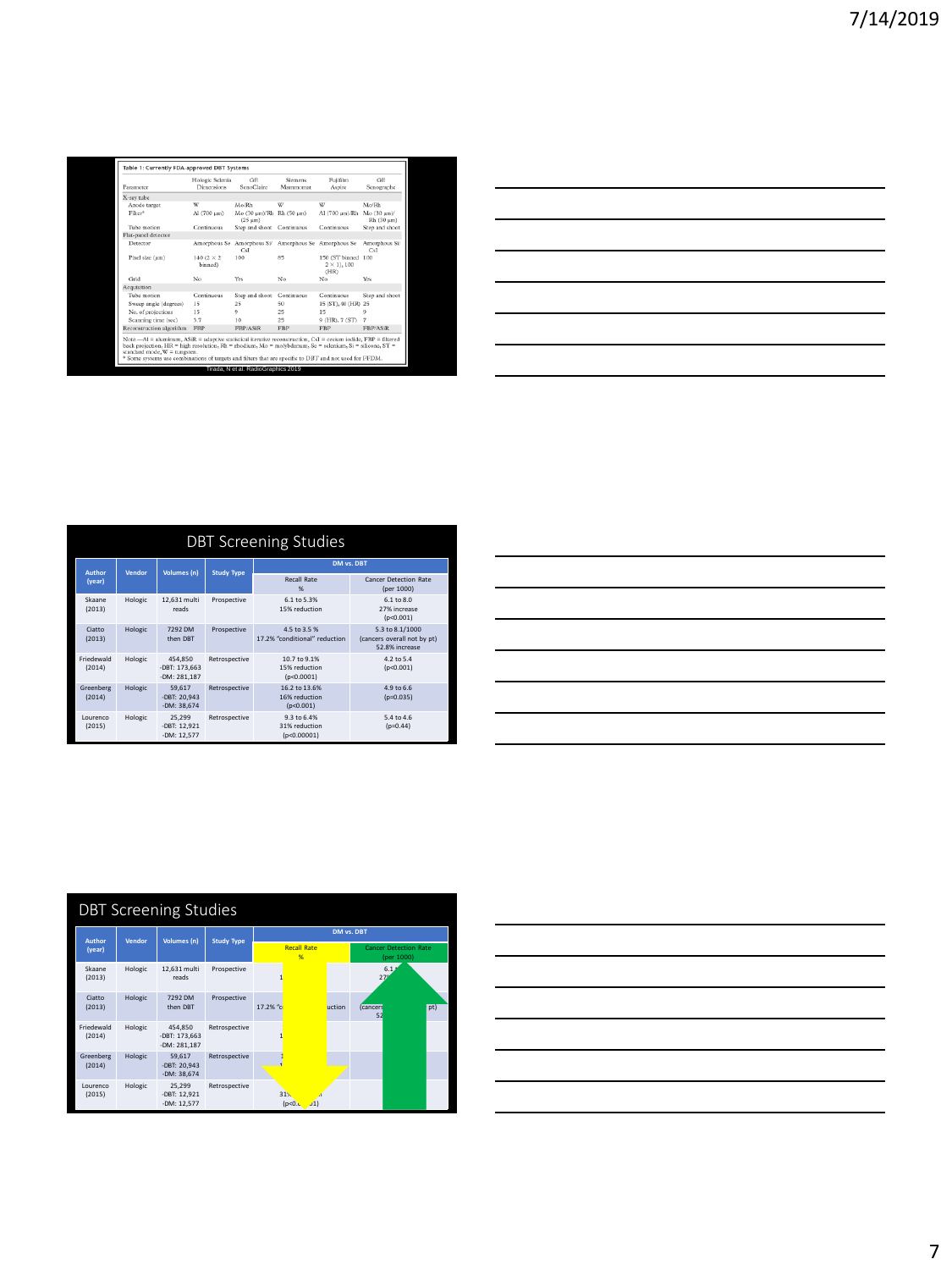#### Additional Uses of DBT in Screening & Diagnostic Workups

- Characterization of benign breast findings
- Margin characterization
	- DBT obviates need for additional views
	- Enhanced margin characterization
- Localization

### DBT vs. FFDM Imaging after Recall

- Fewer mammo views
- More US only
- Fewer combination of mammo views and US

| Table 2                                                                                                                                                                                                          |                         |                                                                     |                                               |  |  |  |
|------------------------------------------------------------------------------------------------------------------------------------------------------------------------------------------------------------------|-------------------------|---------------------------------------------------------------------|-----------------------------------------------|--|--|--|
| Types of Additional Imaging Examinations Performed after Screening Mammography                                                                                                                                   |                         |                                                                     |                                               |  |  |  |
| Additional Imaging Examination                                                                                                                                                                                   | $DM (o = 1175)$         | $DBT (p = 827)$                                                     | P'Value"                                      |  |  |  |
| Additional mammographic<br>views only                                                                                                                                                                            |                         | 472 (40.2) [37.4, 43.0] 235 (28.4) [25.4, 31.6] <. 0001 [7.5, 16.0] |                                               |  |  |  |
| <b>LIS only</b>                                                                                                                                                                                                  | 31 (2.6) [1.8, 3.8]     |                                                                     | 234 (28.3) [25.3, 31.5] <.0001 [-29.0, -22.3] |  |  |  |
| Both additional mammographic<br>views and US                                                                                                                                                                     | 672 (57.2) [54.3, 60.0] | 358 (43.3) [39.9, 46.7] <.0001 [9.4, 18.4]                          |                                               |  |  |  |
| Note .- Data are numbers of examinations. Numbers in parentheses are percentages. Numbers in brackets are 95% Cls on<br>percentages).<br>" All P values were statistically significant, where $\alpha = 0.001$ . |                         |                                                                     |                                               |  |  |  |

Lourenco et al. *Radiology* 2015

# DBT vs. Supplemental diagnostic DM views

- 217 lesions / 182 patients
- Mix of benign and malignant lesions assessed with 2D FFDM + DBT
- BI-RADS assessments and a probability-of-malignancy (POM) scores
- FP rate ↓ from 85% to 74% with DBT for cases rated BI-RADS 3 or higher WITHOUT significant change in sensitivity
- With DBT, more cancers were classified as BI-RADS 5 (39% vs. 33%) WITHOUT a decrease in specificity

Zuley et al. *Radiology* 2013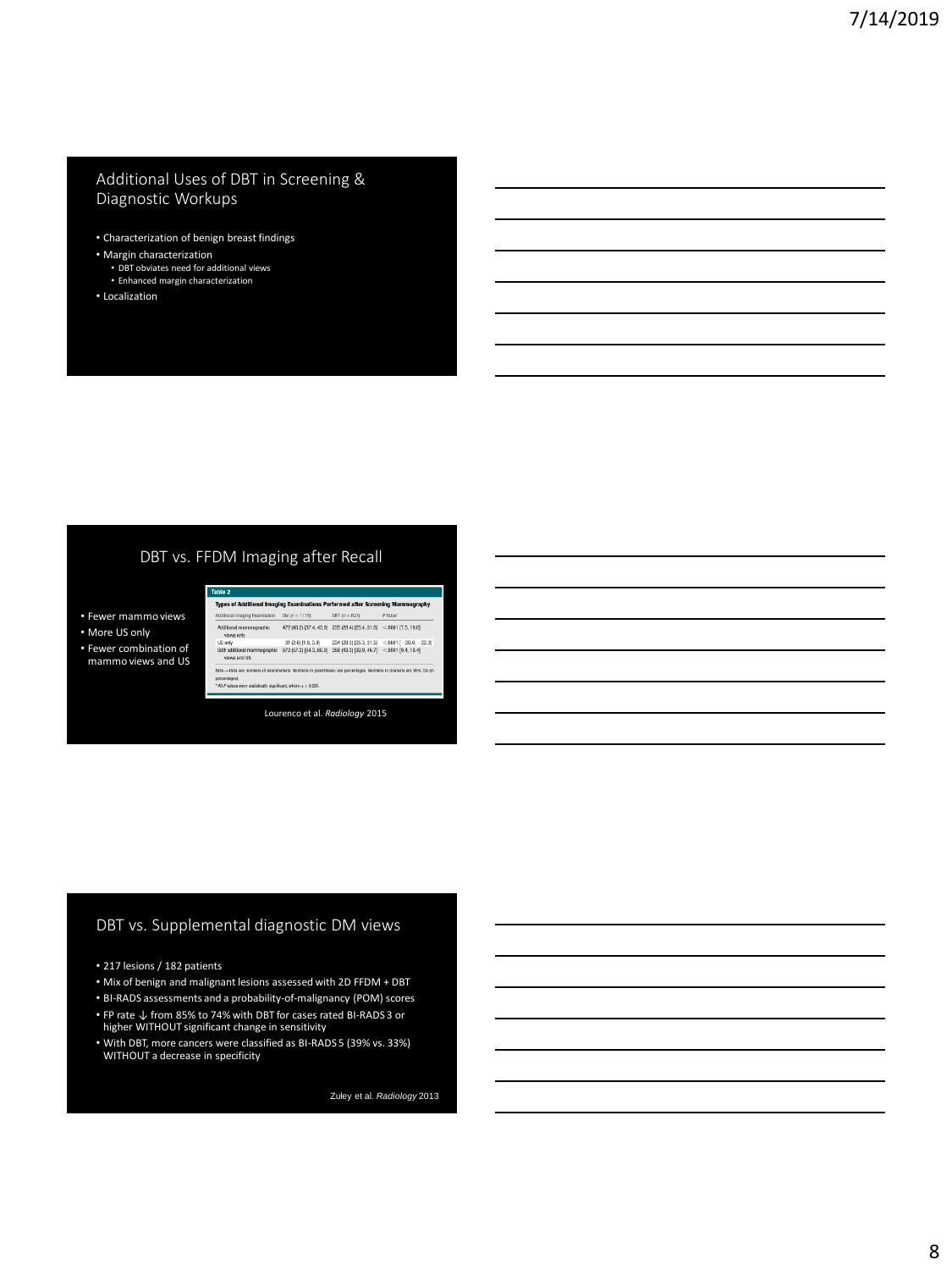# DBT vs. Supplemental diagnostic DM views



• DBT significantly improved diagnostic accuracy for noncalcified lesions compared with supplemental mammographic views.

Zuley et al. *Radiology* 2013

### Implementation of DBT

- Triaging patients in hybrid FFDM/DBT practices
	- DBT 37.3% of mammo systems certified by FDA DBT available at 61.9% of certified breast imaging facilities in US
- Reading and acquisition times
- 
- Dose considerations

|              |                       | <b>DM</b> | <b>DBT</b> | Change from DM to DBT |
|--------------|-----------------------|-----------|------------|-----------------------|
| Screening    | CDR (per/1000)        | 4.6       | 5.5        | $+19.6%$              |
| Cohort       | Recall Rate (%)       | 10.4      | 8.8        | $-15.4%$              |
| Entire       | PPV1 (cancer/recalls) | 4.4       | 6.2        | $+40.9%$              |
|              |                       |           |            |                       |
| $\mathbb{R}$ |                       | <b>DM</b> | <b>DBT</b> | Change from DM to DBT |

| l â             |                       | <b>DM</b> | <b>DBT</b> | Change from DM to DBT |
|-----------------|-----------------------|-----------|------------|-----------------------|
| Subgi           | CDR (per/1000)        | 4.2       | 5.9        | $+40.5%$              |
|                 | Recall Rate (%)       | 20.5      | 16         | $-22%$                |
| <b>Baseline</b> | PPV1 (cancer/recalls) |           | 3.7        | $+85%$                |

If limited resources, women < 50 years with no priors available or undergoing baseline screening may benefit more from DBT than from DM alone.

McDonald ES et al. *AJR* 2015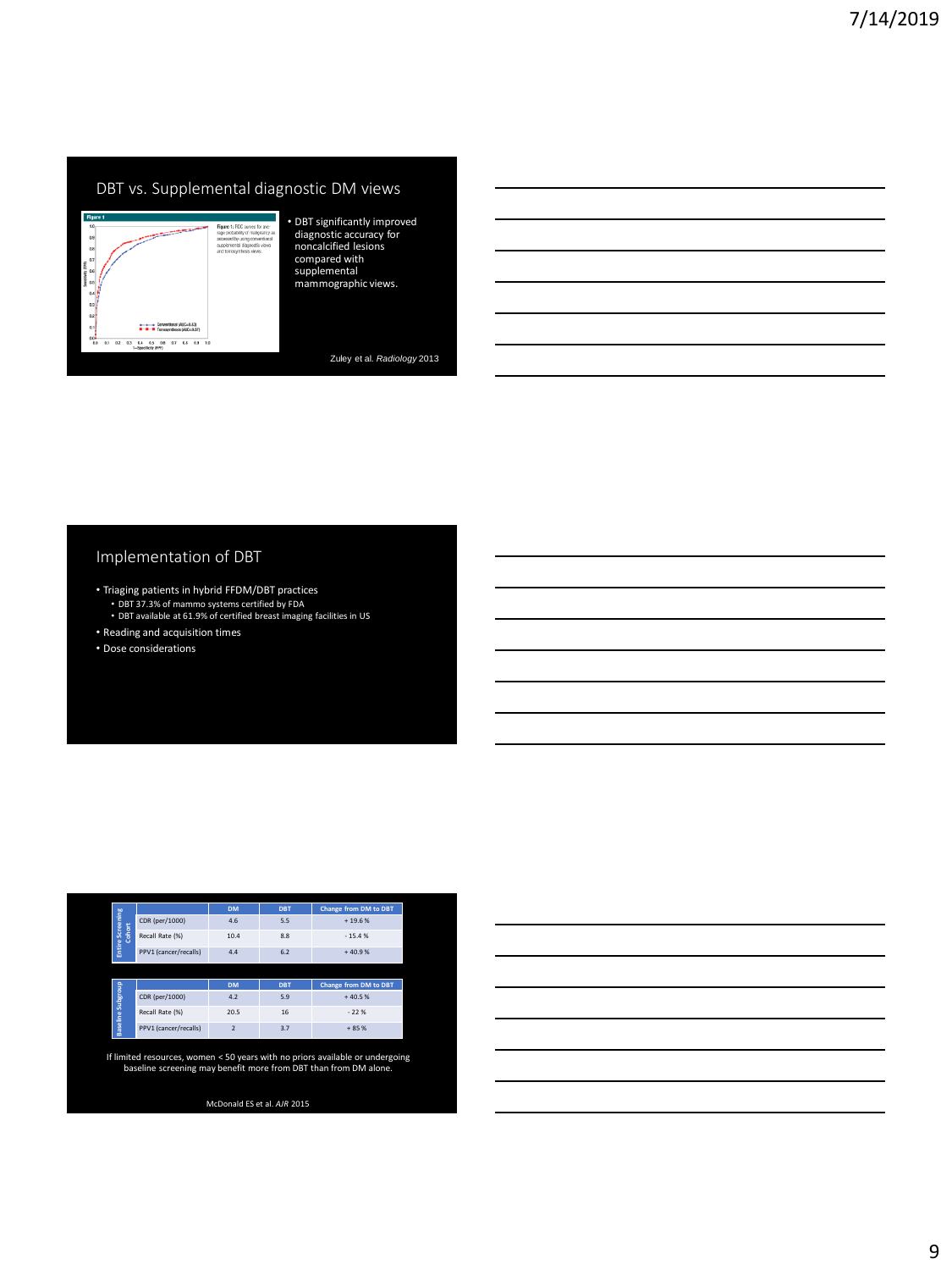# Effect on Image Interpretation Time

- 10 radiologists read images from screening FFDM/DBT vs FFDM exams
- 1 hr uninterrupted sessions; at least 5 sessions / rad / modality
- Avg # of studies read: 23.8 ± 0.55 for FFDM/DBT vs 34.0 ± 0.55 for FFDM alone
- Avg interp time: 2.8 min ± 0.9 for FFDM/DBT vs. 1.9 min ± 0.6 FFDM
- 47% avg increase interp time per rad 10 fewer studies/hr for FFDM/DBT
- 9/10 had an increased interp time for DBT despite years of experience

Dang PA et al. *Radiology* 2014

### Acquisition and Reading Times

#### **Acquisition Time**

- 7 technologists, 20 cases
- Avg FFDM/DBT Combo time: 4 min 3 sec • Avg FFDM time: 3 min 13 sec (p<0.01)
- Avg FFDM/DBT Combo time: 77 sec • Avg FFDM time: 33 sec (p<0.01)

**Reading Time** • 3 radiologists, 100 cases

Bernardi et al. *Br J Radiol* 2012

#### Summary of Workflow After Implementing DBT

- ↑ acquisition time • ↑ interp time
- ↓ recalls • ↓ diagnostic mammo images

No staffing ≈ change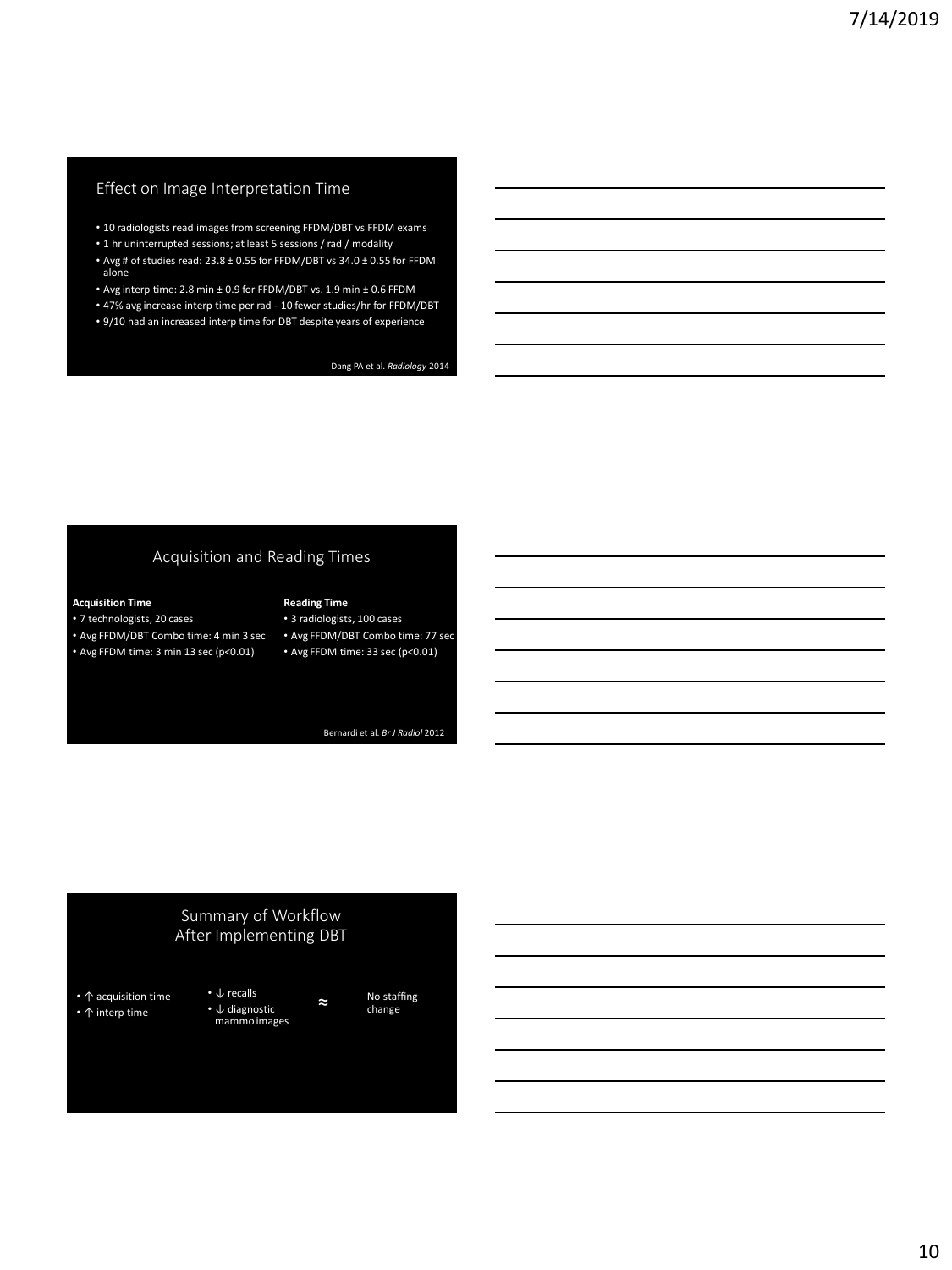Although the radiation dose is below the MQSA limit of 3 mGy per view, there is over a two-fold (approx 2.25) increase when comparing FFDM with FFDM/DBT

How can we reduce the dose?

# Synthetic Mammography (SM)

- Synthetic images reconstructed from DBT dataset
- No additional radiation dose
- FDA approval in 2013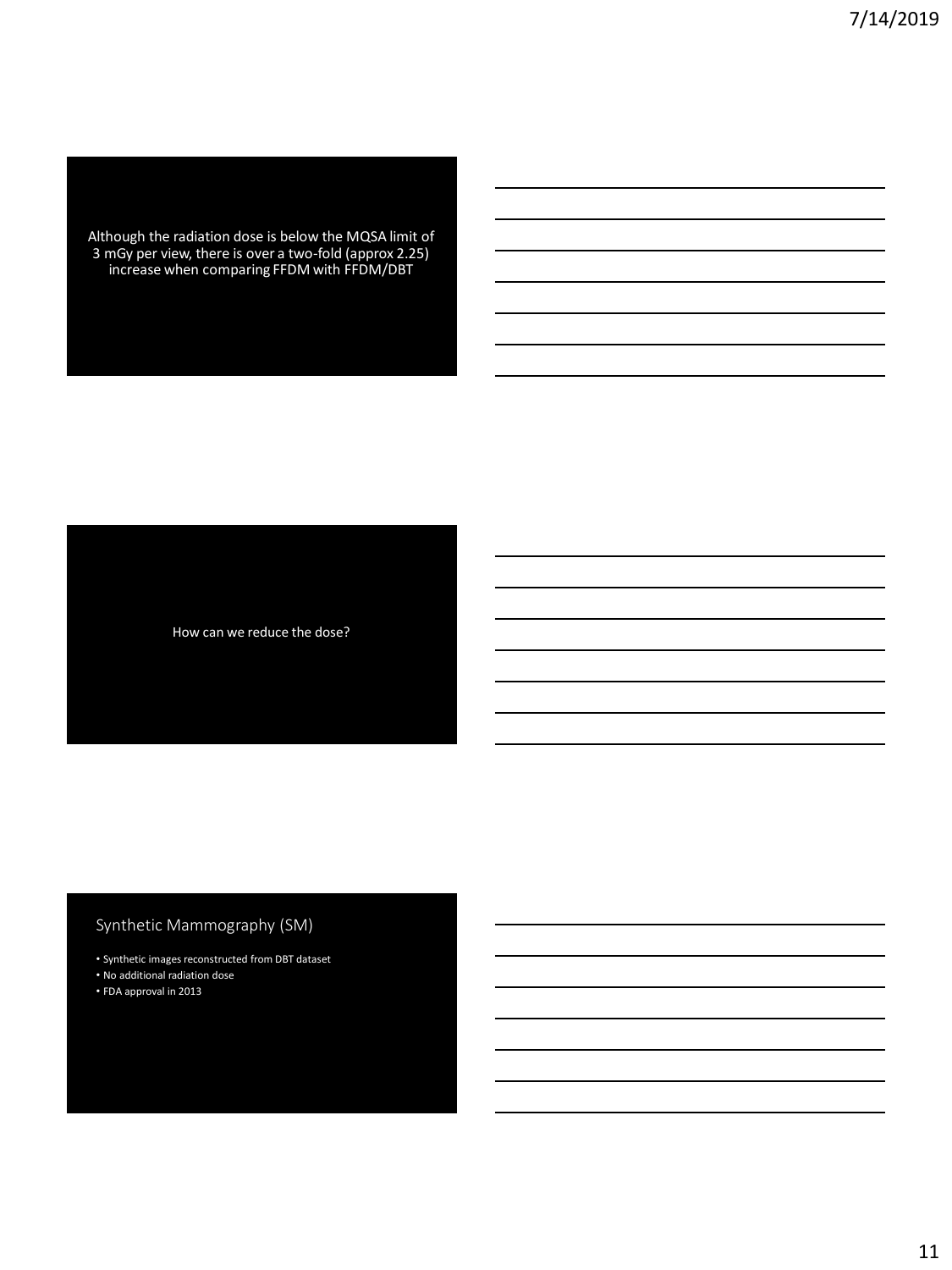## SM/DBT vs FFDM/DBT: Dose

- 15,571 women screened w FFDM/DBT; 5,366 women screened w SM/ DBT
- Average glandular dose (AGD) 4.88 mGy for SM/DBT
	-
	- 7.97 mGy for FFDM/DBT (p < .001)
- AGD was reduced by 39% with SM/DBT compared to FFDM/DBT

Zuckerman et al. *Radiology* 2016

### Literature Review of SM vs FFDM performance

| <b>Study Conclusions</b>                                                                                                                                         |
|------------------------------------------------------------------------------------------------------------------------------------------------------------------|
| -SM alone has a comparable AOC to DM alone<br>-SM/DBT has a comparable AOC to FFDM/DBT                                                                           |
| -SM/DBT and FFDM/DBT have comparable CDRs<br>-SM/DBT and FFDM/DBT have comparable FP rates                                                                       |
| -No statistically significant difference in sensitivity of SM/DBT and FFDM/DBT<br>-No statistically significant difference in specificity of SM/DBT and FFDM/DBT |
| -No statistically significant difference in CDR between SM/DBT and FFDM/DBT<br>-SM/DBT reduces recall rates and dose compared to FFDM/DBT (p<0.001)              |
| -No statistically significant difference in CDR between SM/DBT and FFDM/DBT<br>-SM/DBT reduces recall rates compared to FFDM/DBT (p<0.0001)                      |
|                                                                                                                                                                  |

Modified from: Ratanaprasatporn L et al. *RadioGraphics* 2017

### Synthetic Mammography (SM)

#### Strengths

- **↓ radiation dose**
- **↓ acquisition time**
- ↑ conspicuity of calcifications
- ↑ definition of spiculated margins/distortions
- Weaknesses/Artifacts • Pseudocalcifications
- Foreign-body or metal artifacts
- Difficulty in assessing motion
- Subcutaneous tissue blurring & loss of skin resolution
- ↓ axillary contrast resolution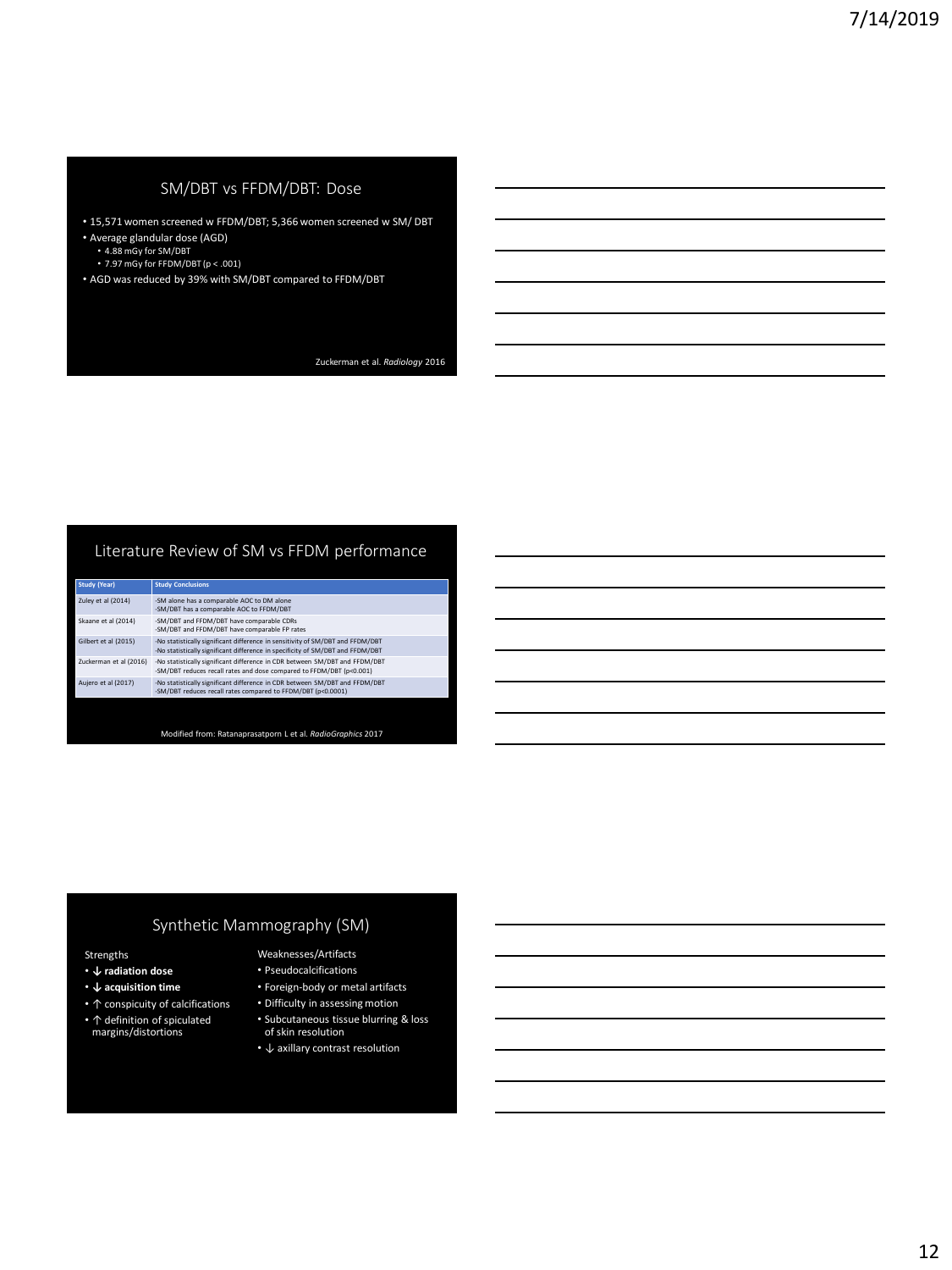### SM Implementation into Clinical Practice

- 312/2600 SBI respondents
- 96% (299/312) reported DBT capability and 80% (249/312) reported SM capability
- 45% use SM without DM for all DBT screens
- Although SM is utilized by a majority of practices, it has not widely replaced DM

Zuckerman et al. Synthetic Imaging Usage Patterns in Screening Practices with Digital Breast Tomosynthesis Among Members of<br>the Society of Breast Imaging. Presented at the Society of Breast Imaging (SBI) National Meeting.

#### DBT Summary

• ↑ CDR

- $\bullet$   $\downarrow$  RR
- Diagnostic accuracy of SM/DBT comparable to FFDM/DBT

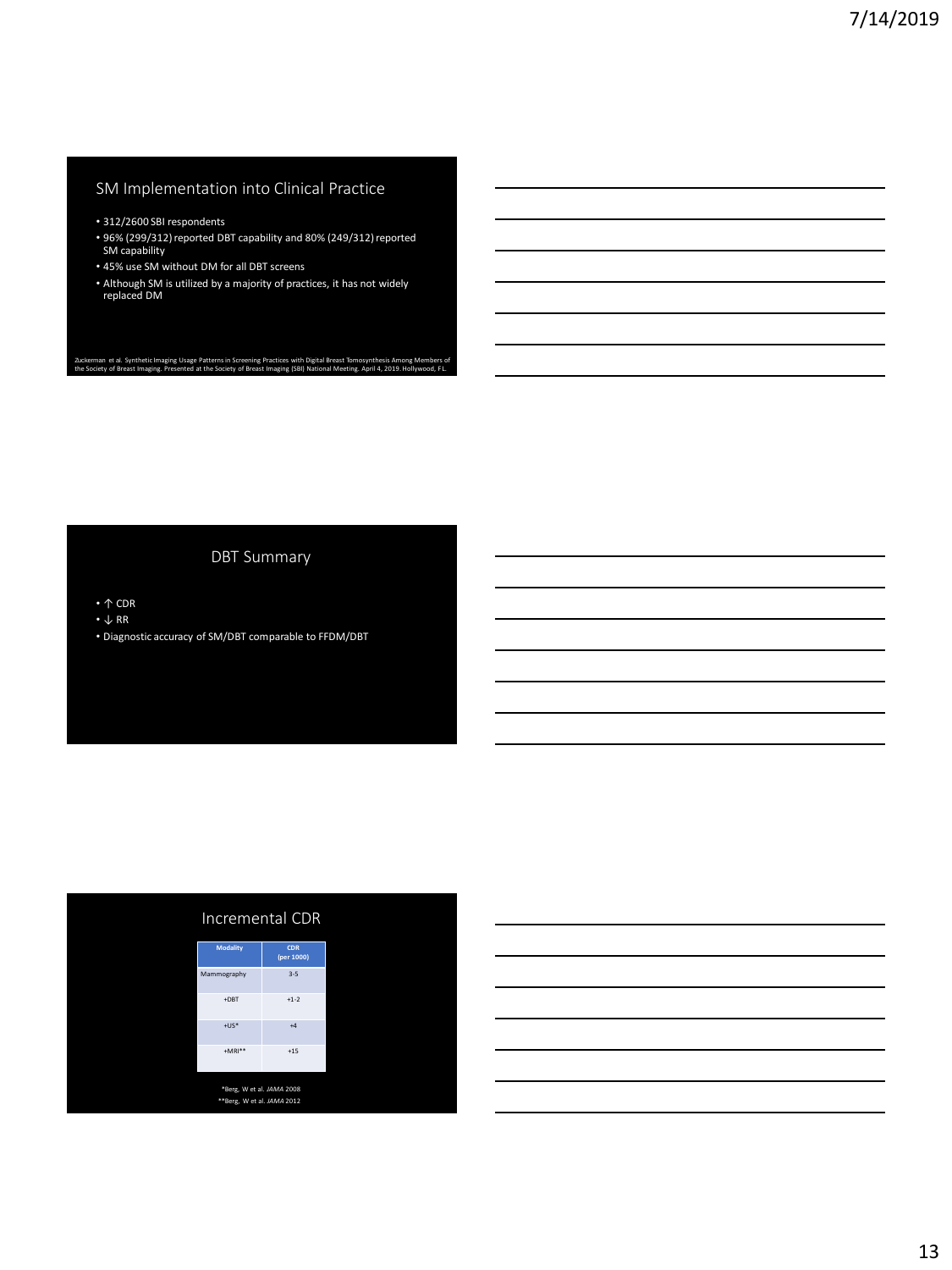#### Supplemental Breast MRI Screening in Average Risk Women

- 2120 women 3861 screening MRI studies
- Overall supplemental CDR of 15.5 per 1000 cases (22.6/1000 at prevalence screening)
- Of the 61 malignant lesions, 26 (43%) exhibited high nuclear grades (95% CI: 30.0, 55.9) and 20 (33%) (95% CI: 21, 46) ER/PR neg cancers.
- Cancers diagnosed were small (median, 8 mm), node negative in 93.4% of cases, and dedifferentiated (high-grade cancer) in 41.7% of cases at prevalence screening and 46.0% of cases at incidence screening.

Kuhl et al. *Radiology* 2017

#### Some Limitations of Breast MRI

• Cost

- Metallic implants / devices
- Claustrophobia
- Gadolinium contrast allergy



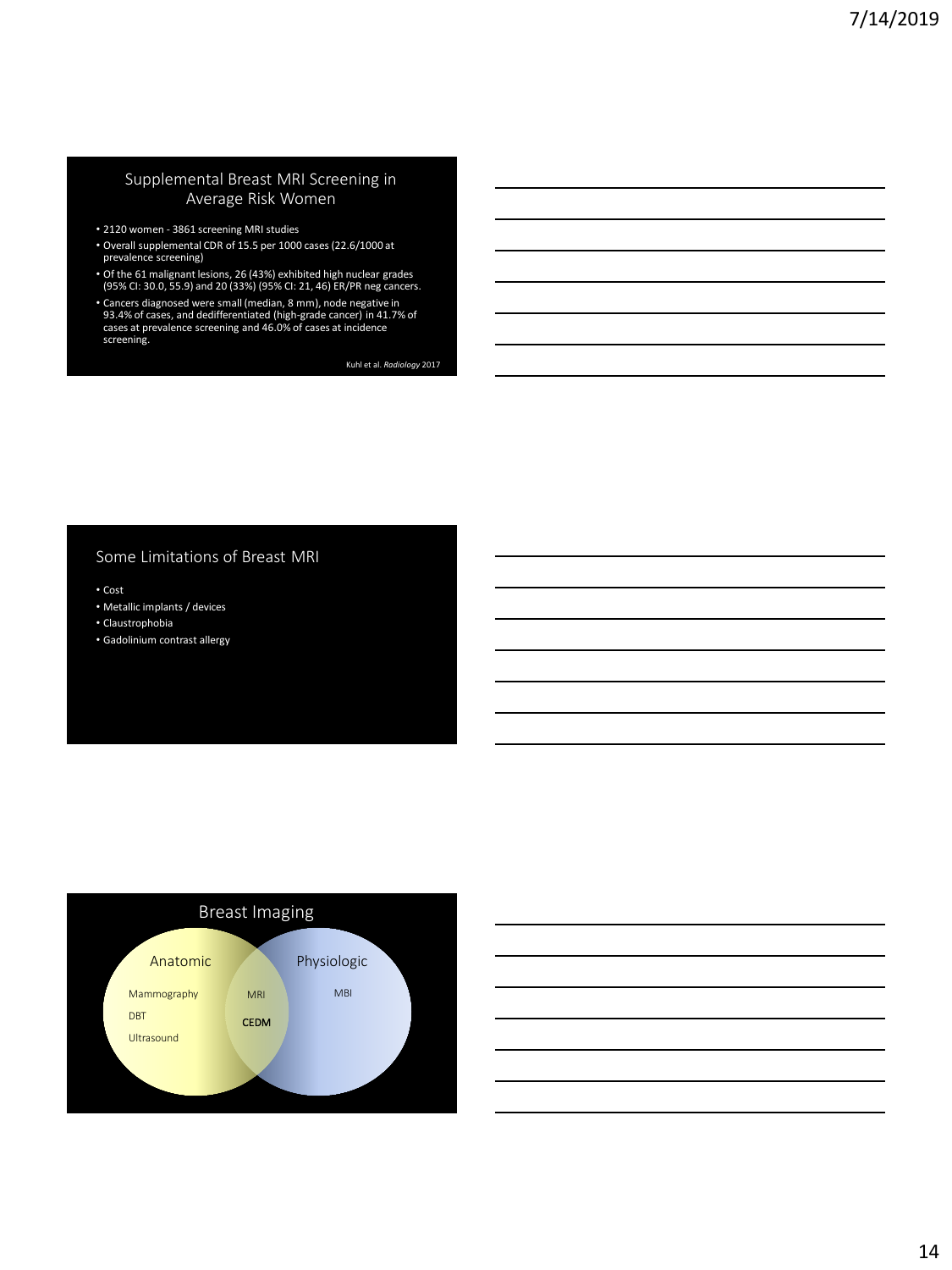#### Contrast Enhanced Digital Mammography (CEDM)

- FDA approved October 2011
- GE, Siemens, Hologic have FDA approved units
- DM units adapted to perform low and high energy exposures
- Contrast screening process
	- Nurse or tech interviews pt and starts IV
	- Contrast allergy history Renal function evaluation per same criteria for CT studies

#### Contrast Enhanced Digital Mammography (CEDM)

- Iodinated contrast administered via IV
	- Approximately 3 ml/s power injector
	- 300 370 mg/mL iodine concentration
	- 1.5 ml/kg body weight  $\rightarrow$  typically 90-150 mL total
- After a delay of at least 90 seconds, pt positioned for mammo views • Positioning starts at approx. 2 min 15 sec - 1<sup>st</sup> exposure 2 min 45 sec

# Contrast Enhanced Digital Mammography (CEDM)

- Two images of each breast obtained, dual-energy image pairs in each projection
- Weighted subtraction performed nonenhancing tissue is eliminated and enhancement/iodine is shown
- Low keV images are identical to standard unenhanced mammo, serve as standard digital mammogram for interpretation
- 
- Typically one time point (no kinetic information)
- Radiation dose 1.2-1.8x of DM\*

\*Phillips J et al. *AJR* 2018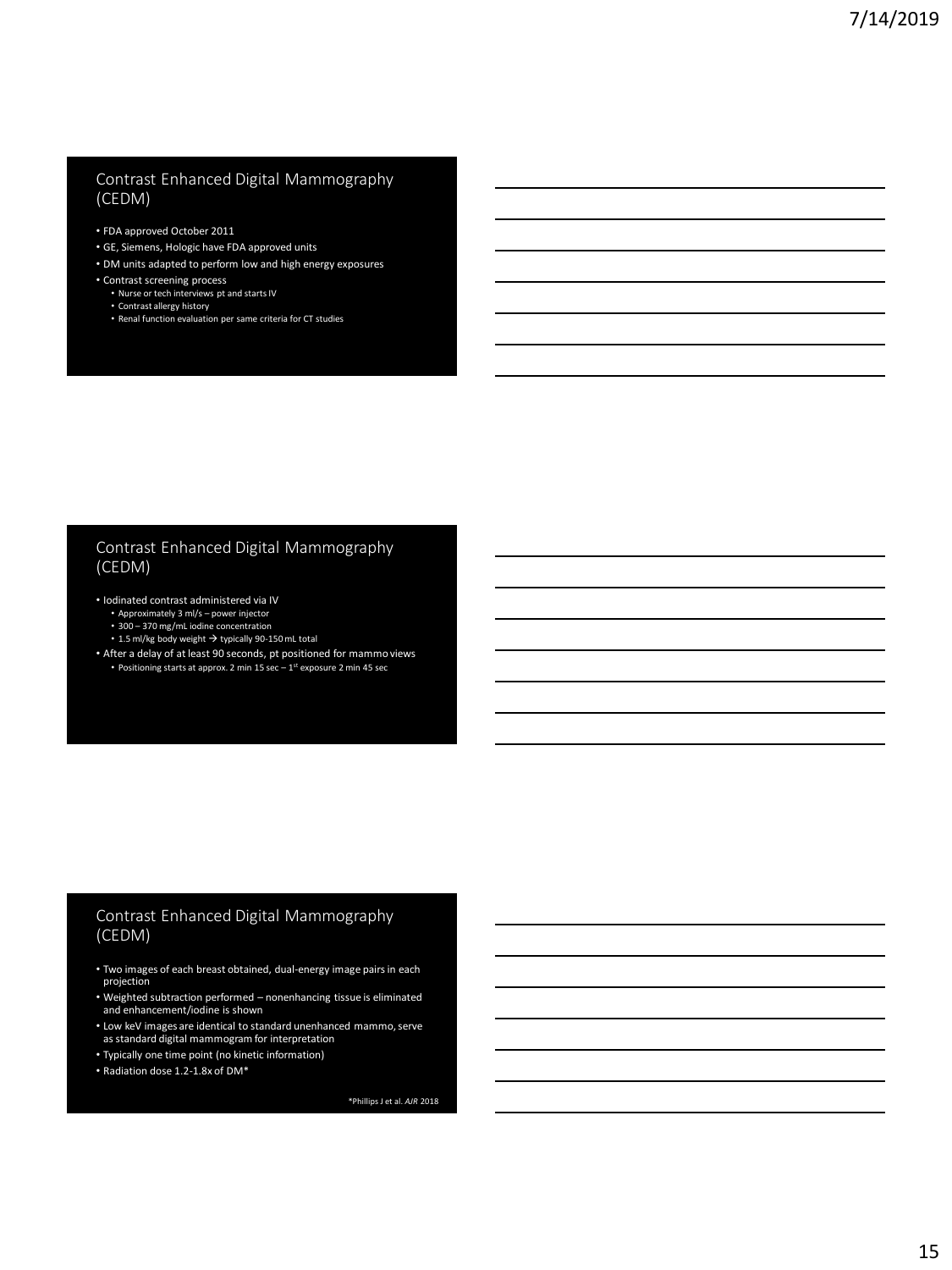|                               | Mammography            | <b>CESM</b>            |
|-------------------------------|------------------------|------------------------|
| Sensitivity (%)               | 96.9 (83.7-99.5)       | $100.0(89.0-100.0)$    |
| Specificity (%)               | $42.0(31.1-53.5)$      | 87.7 (78.5-93.9)       |
| Positive predictive value (%) | $39.7(28.8 - 51.5)$    | 76.2 (60.6-87.9)       |
| Negative predictive value (%) | 97.1 (85.0-99.5)       | 100.0 (94.9-100.0)     |
| Area under the ROC curve      | $0.779(0.707 - 0.851)$ | $0.976(0.954 - 0.999)$ |





# Diagnostic performance of dual-energy contrast-enhanced<br>subtracted mammography in dense breasts compared<br>to mammography alone: interobserver blind-reading analysis

|             | Mx   | $Mx + CFSM$ | Difference |
|-------------|------|-------------|------------|
| Sensitivity | 71.5 | 92.7        | 21.2       |
| Specificity | 51.8 | 67.9        | 16.1       |
| <b>PPV</b>  | 80   | 88.2        | 82         |
| <b>NPV</b>  | 41.5 | 78.9        | 37.4       |
| Accuracy    | 65.9 | 85.8        | 19.9       |

| $\overline{\phantom{a}}$                                                                                                 |  |  |                          |
|--------------------------------------------------------------------------------------------------------------------------|--|--|--------------------------|
|                                                                                                                          |  |  | $\overline{\phantom{a}}$ |
|                                                                                                                          |  |  |                          |
|                                                                                                                          |  |  |                          |
| <u>successive and the second control of the second control of the second control of the second control of the second</u> |  |  |                          |
|                                                                                                                          |  |  |                          |
|                                                                                                                          |  |  |                          |
|                                                                                                                          |  |  |                          |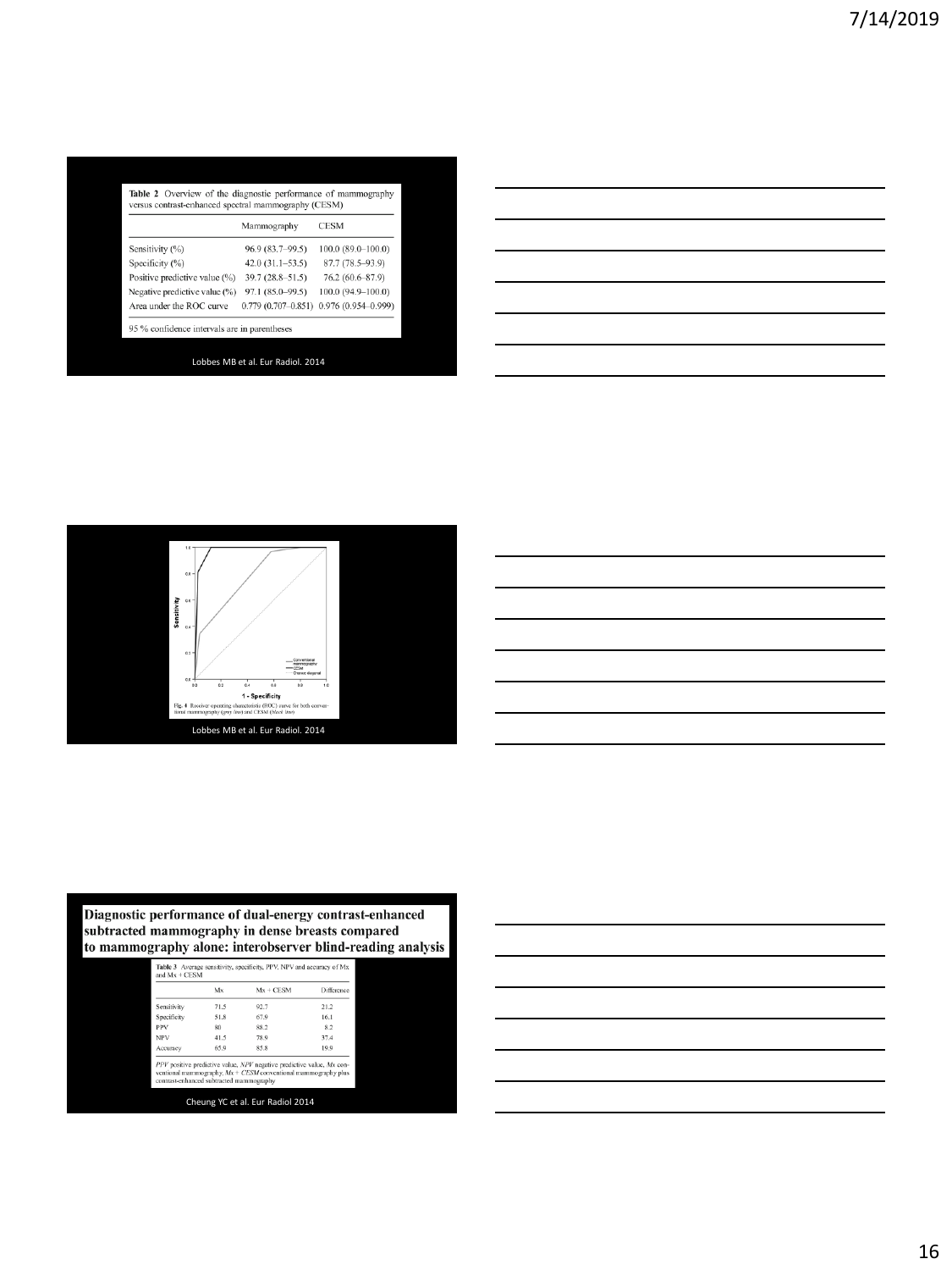|                       |                        | <b>CEDM &amp; MRI</b> |                        |                       |                              |
|-----------------------|------------------------|-----------------------|------------------------|-----------------------|------------------------------|
|                       | Study (Year)           | No. of Subjects       | <b>CEDM Result (%)</b> | <b>MRI Result (%)</b> |                              |
|                       | Jochelson et al (2017) | 307                   | 96                     | 96                    |                              |
| <b>Sensitivity</b>    | Li et al (2017)        | 48                    | 100                    | 100                   |                              |
|                       | Jochelson et al (2013) | 52                    | 96                     | 96                    |                              |
|                       | Zhu et al (2018)*      | 2859                  | 89                     | $\overline{a}$        |                              |
|                       | Luczynska et al (2015) | 102/118               | 79                     | 73                    |                              |
| <b>Accuracy (AUC)</b> | Chou et al (2015)      | 185                   | 88                     | 90                    |                              |
|                       | Zhu et al (2018)*      | 2859                  | 96                     | ---                   |                              |
|                       |                        |                       |                        |                       |                              |
|                       |                        |                       |                        |                       |                              |
|                       |                        |                       |                        |                       | *meta-analysis of 18 studies |

Comparison of screening CEDM and MRI for women at increased risk for breast cancer:  $\mathbf{A}$  pilot study

Aaxine S. Jochelson'<sup>, A,</sup>", Katja Pinker'<sup>, A,«</sup>, D. David Dershaw'<sup>, A</sup>, Mary Hughes'<sup>, 3</sup>,<br>Sirard F. Gibbons'<sup>, A,1</sup>, Kareem Rahbar<sup>a, I,2</sup>, Mark E. Robson'<sup>, ⊿</sup>, Debra A. Mangino<sup>2, 8</sup>,<br>bebra Goldman'''', Chaya S. Mos

- Prospective screening study
- 307 heavily pre-screened patients
- PPV3 for CEDM 15.4% (95% CI: 1.9–45.43, 2/13) vs. MRI 14.3% (95% CI: 3.0– 36.3%, 3/21), p = 0.86.
- Specificity: CEDM 94.7% [91.6–97] and MRI 94.1% [90.8–96.4]
- False positive rates: CEDM 5.3% [3–8.4] and MRI 5.9% [3.6–9.2].

|                    | <b>CEDM</b> | <b>MRI</b> |
|--------------------|-------------|------------|
| <b>Specificity</b> | 94.7%       | 94.1%      |
| PPV <sub>3</sub>   | 15.4%       | 14.3%      |

# Utility of CEDM for Breast Cancer Screening

- 1197 CEDM studies performed in high-risk population
- CDR of 18/1000
- PPV of biopsy 31%

Sung et al. SSA02-04. Science Session with Keynote: Breast Imaging (Contrast Enhanced Mammography). Radiological<br>Society of North America 2017 Scientific Assembly and Annual Meeting, November 26 - December 1, 2017, Chicago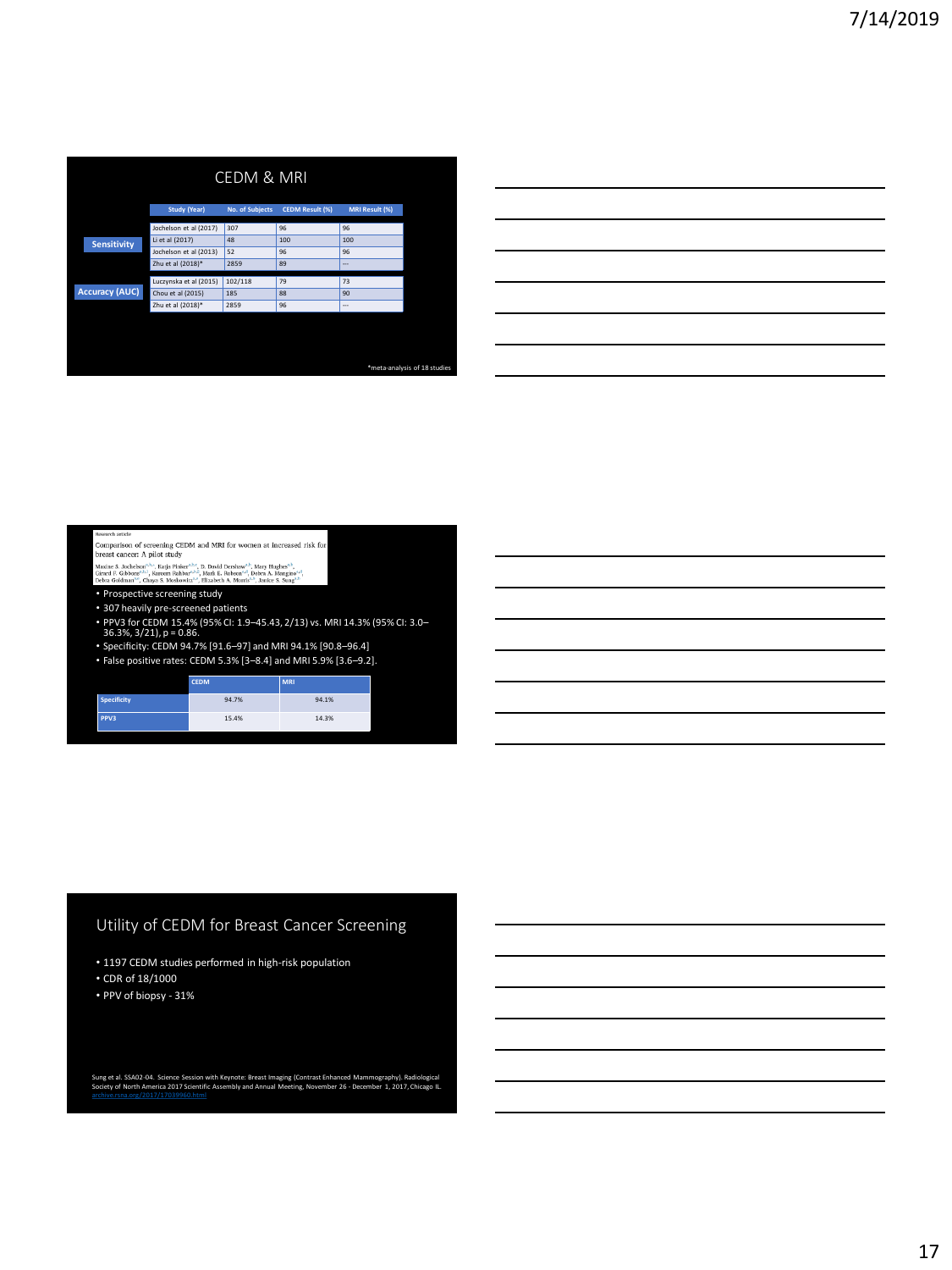#### How does CEDM compare with DBT?

- 185 patients with BI-RADS 4 or 5 lesions evaluated before bx with DM, DBT, CEDM, CE-DBT and DCE-MRI.
- 81 cancers/144 benign lesions
- Significant differences in AUC were found between the group of contrast enhanced modalities (CEDM, CE-DBT, DCE-MRI) and the unenhanced modalities (all *p* < 0.05).
- No significant differences were found in AUC between DCE-MRI, CET and CEDM (all *p*> 0.05).

Chou et al. *Euro Radiol* 2015

#### Uses of CEDM

#### **Non-Cancer Patients**

- Evaluate abnormal screening examinations
- Problem solving / evaluation inconclusive imaging findings
- Assess pts with clinical symptoms
- Supplemental screening • High-risk women
	- Dense breast tissue

#### **Suspected/Known Cancer** • Evaluate extent of disease

- Monitor response of neoadjuvant therapy
- \*EUSOBI: CEDM can be

considered as an alternative to MRI in the case of MRI contraindications

#### Relative Advantages

| <b>CEDM</b>                                                        | <b>MRI</b>                                      |
|--------------------------------------------------------------------|-------------------------------------------------|
| Lower cost                                                         | No ionizing radiation                           |
| Shorter exam time                                                  | Chest wall and axillary imaging/visualization   |
|                                                                    | Less risk of contrast reaction                  |
|                                                                    | Full characterization of enhancement (kinetics) |
| Detection of calcifications                                        |                                                 |
| No claustrophobia or loud noises                                   | No compression                                  |
| No MRI-specific contraindications (pacemakers<br>/implanted metal) | MRI-guided biopsy is available                  |
| No risk of NSF or gadolinium deposition                            |                                                 |

Modified from: Patel B, Lewin J. (2019) 'Comparison of Contrast-Enhanced Mammography and Contrast-Enhanced<br>Breast MRI', in L**obbes M, Jochelson M** (Eds.) *Contrast-Enhanced Mammography.* Switzerland: Springer, p 86.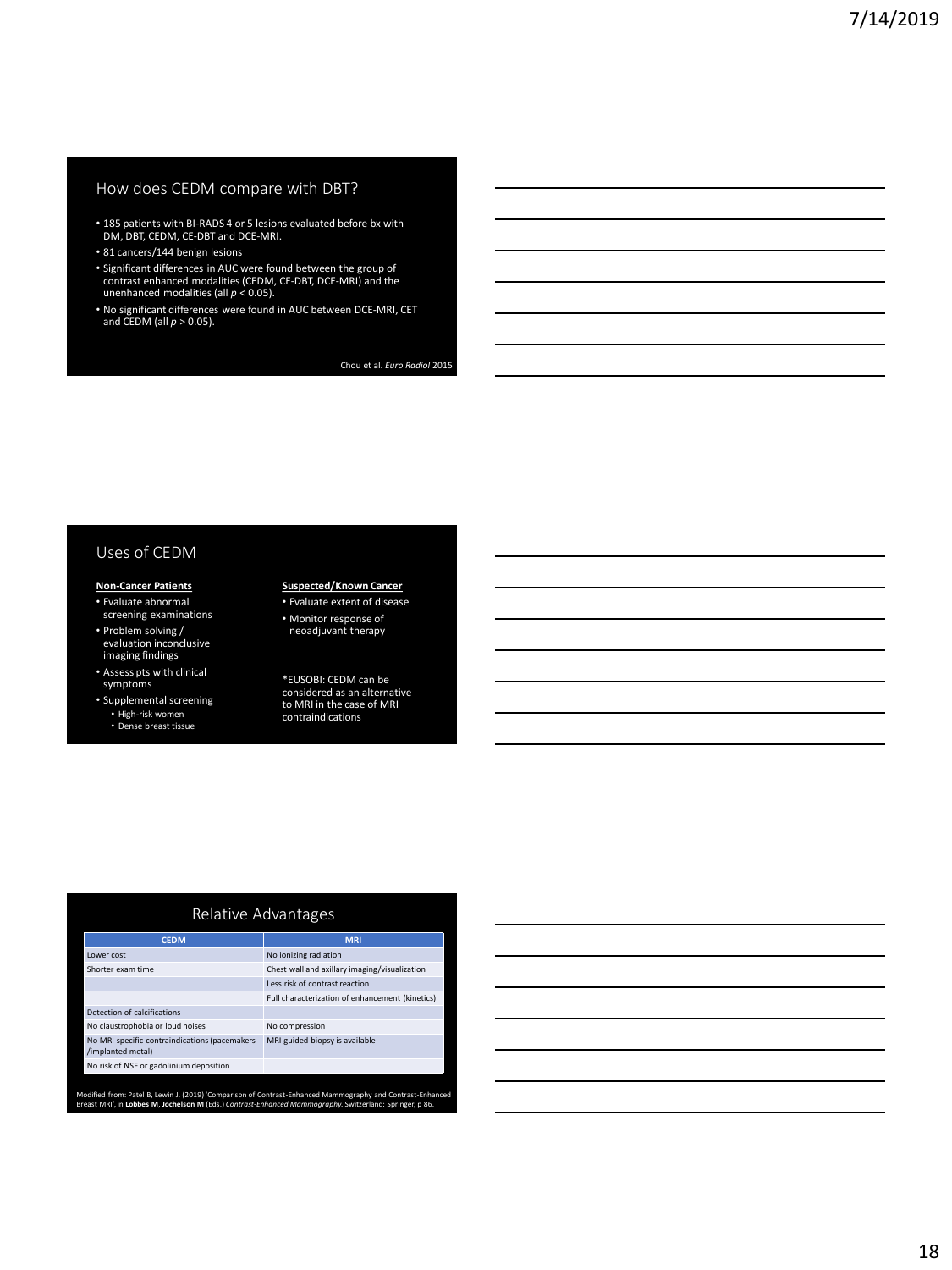## Workflow Issues for CEDM: Biopsy

- Biopsy mechanism being tested but **not** commercially available yet
- If seen on mammography or ultrasound → biopsy
- If not seen on mammo or US → MRI → MRI biopsy
- If not seen on MRI → 6 month follow up CEDM

#### Workflow Issues for CEDM: Contrast

- Nurse or tech to obtain history, screen, & place IV
- Contrast allergies/reactions
	- 1.3% of patients\*
	- Screen carefully for contrast contraindications
	- Learn to manage contrast allergies/reactions
	- Crash cart in room

\*Jochelson et al. *Eur J Radiol* 2017

#### CEDM Summary

- Superior to unenhanced mammography/DBT
- Comparable to MRI in sensitivity and diagnostic accuracy
- Well tolerated by patients
- CEDM biopsy mechanism being tested
- Additional large prospective studies needed to validate initial data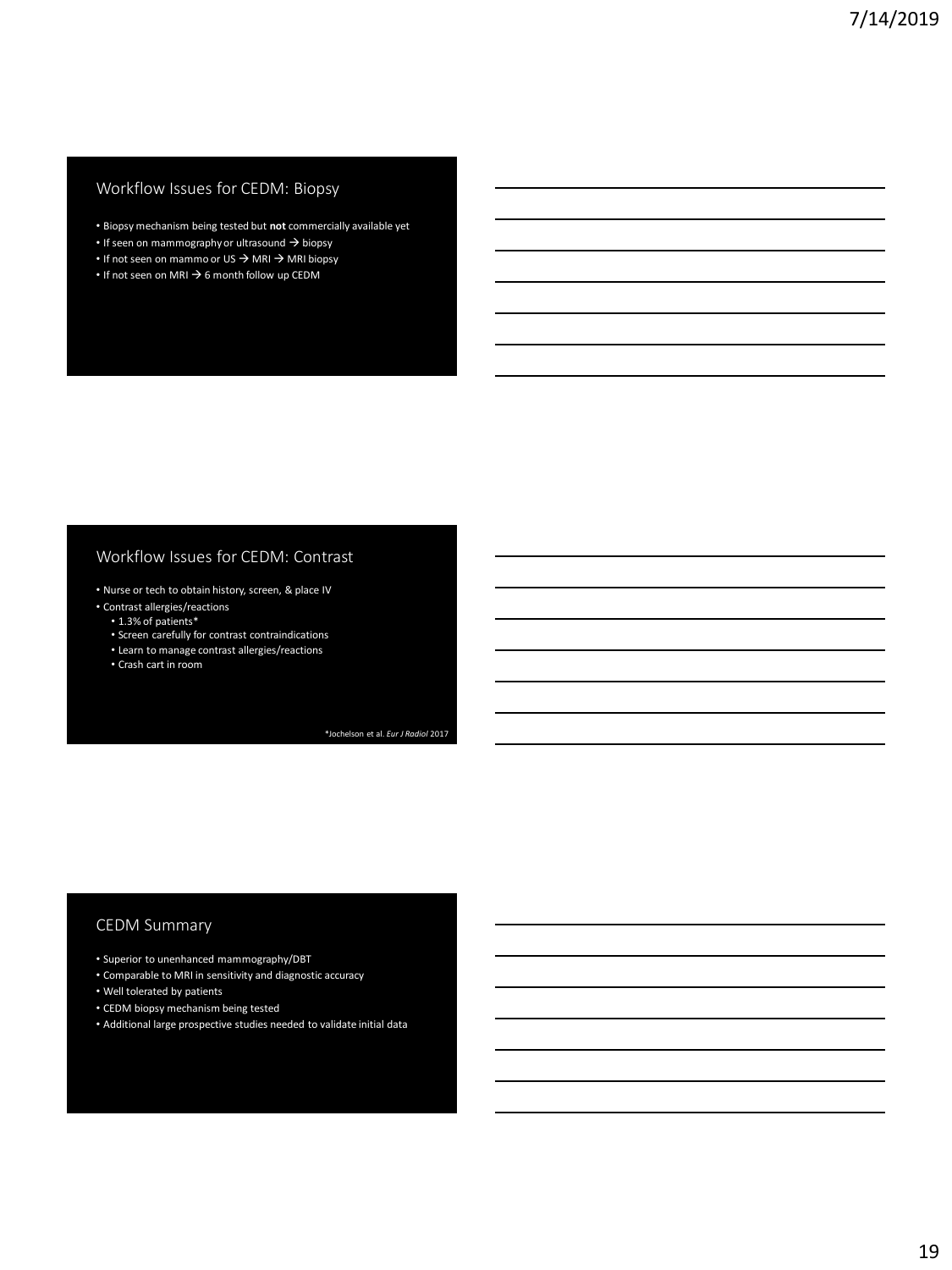# Stereotactic / DBT guided Biopsy

# Indications for Stereotactic/DBT guided Biopsy

• Suspicious calcifications

• Suspicious asymmetry/mass/distortion with no sonographic correlate

# Stereotactic/DBT guided Biopsy

- Typically 9 G vacuum assisted biopsy needle
- Standard size (20 mm trough); Petite (12 mm trough)
- 6-12 samples taken
- Clip placed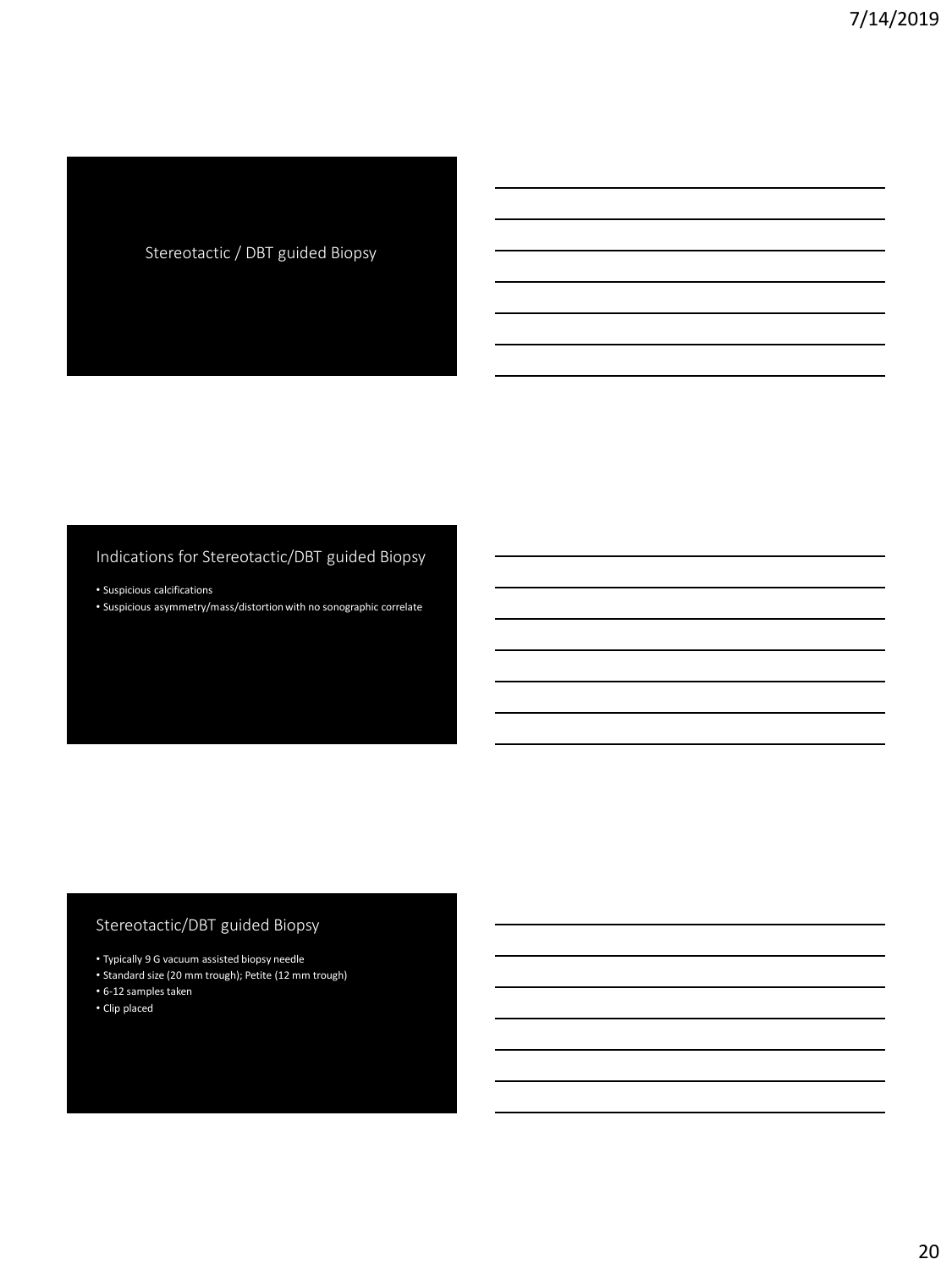







| <b>Prone Stereotactic VAB</b>                            | <b>DBT</b> guided VAB                                                   |
|----------------------------------------------------------|-------------------------------------------------------------------------|
| • Triangulation required to produce Z<br>axis/depth info | • Provides immediate lesion depth<br>information (slice # determines Z) |
|                                                          |                                                                         |

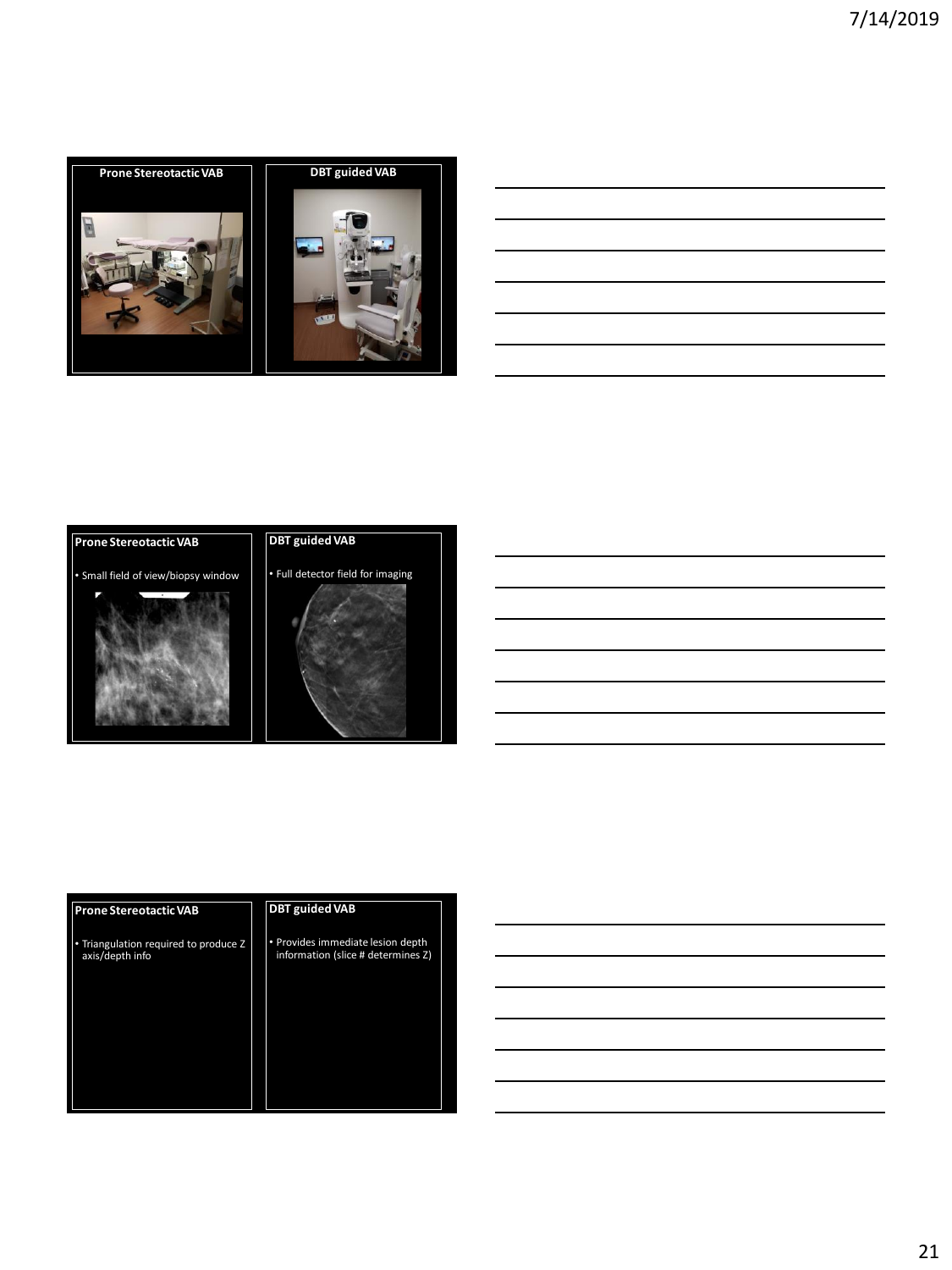





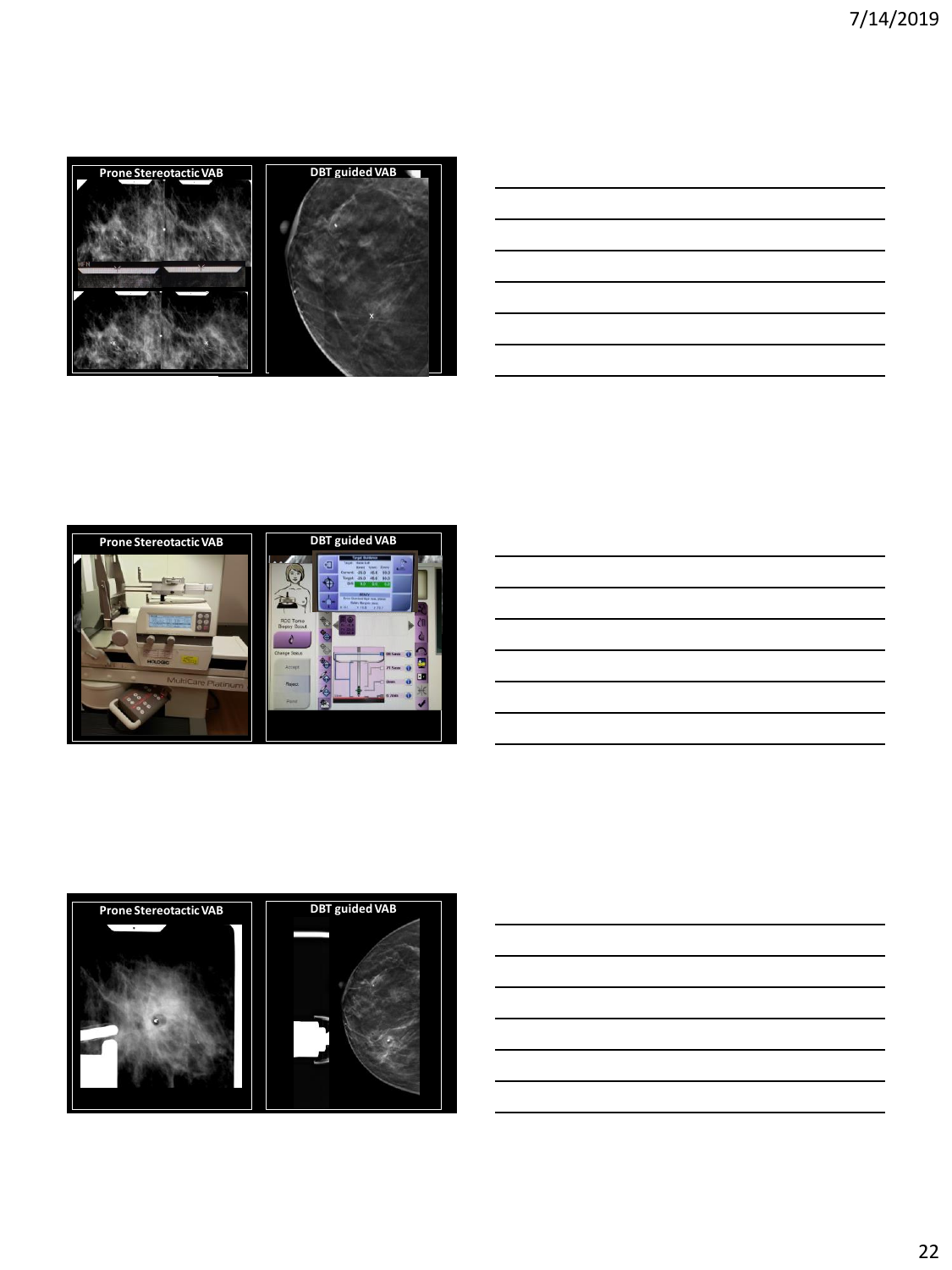| <b>Prone Stereotactic VAB</b>                                                    | <b>DBT</b> guided VAB                         |
|----------------------------------------------------------------------------------|-----------------------------------------------|
| Mean biopsy time $-29 \pm 10.1$ min*                                             | • Mean biopsy time $-13 \pm 3.7$ min*         |
| • 93% technical success (154/165)*<br>• Inability to visualize lesion in 5 cases | • 100% technical success (51/51)*             |
|                                                                                  | • Low contrast targets<br>• DBT only findings |
| *Schrading et al. Radiology 2015                                                 |                                               |

| the contract of the contract of the contract of                            |  |  |
|----------------------------------------------------------------------------|--|--|
|                                                                            |  |  |
| the control of the control of the control of the control of the control of |  |  |
|                                                                            |  |  |
|                                                                            |  |  |
|                                                                            |  |  |
|                                                                            |  |  |
|                                                                            |  |  |
|                                                                            |  |  |
|                                                                            |  |  |
|                                                                            |  |  |
|                                                                            |  |  |
|                                                                            |  |  |

# What about calcifications?

| Authors (Reference)   | Publication<br>Year | Imaging<br>Modality | Percentage of Cases with<br>Conspicuity Better than or<br>Equal to That at FFDM |
|-----------------------|---------------------|---------------------|---------------------------------------------------------------------------------|
| Poplack et al (54)    | 2007                | <b>DBT</b>          | 43                                                                              |
| Kopans et al (56)     | 2011                | DBT                 | 92                                                                              |
| Svane et al (57)      | 2011                | <b>DBT</b>          | 92                                                                              |
| Destounis et al (55)  | 2013                | <b>DBT</b>          | 92.2                                                                            |
| Hwang et al (52)      | 2018                | <b>SM</b>           | 83.3                                                                            |
| Mariscotti et al (12) | 2017                | <b>SM</b>           | 94.2                                                                            |

Horvat et al. RadioGraphics 2019

# DBT guided VAB for Breast Calcifications

| <b>Advantages</b>                               | <b>Disadvantages</b>                                      |
|-------------------------------------------------|-----------------------------------------------------------|
| $\downarrow$ biopsy time                        | Rarely, fine calcifications<br>not well visualized by DBT |
| ↑ detection of associated<br>masses/distortions |                                                           |
| Allows for dx of skin calcs                     |                                                           |
| Better avoidance of blood<br>vessels            |                                                           |
| $\downarrow$ tissue overlap                     |                                                           |